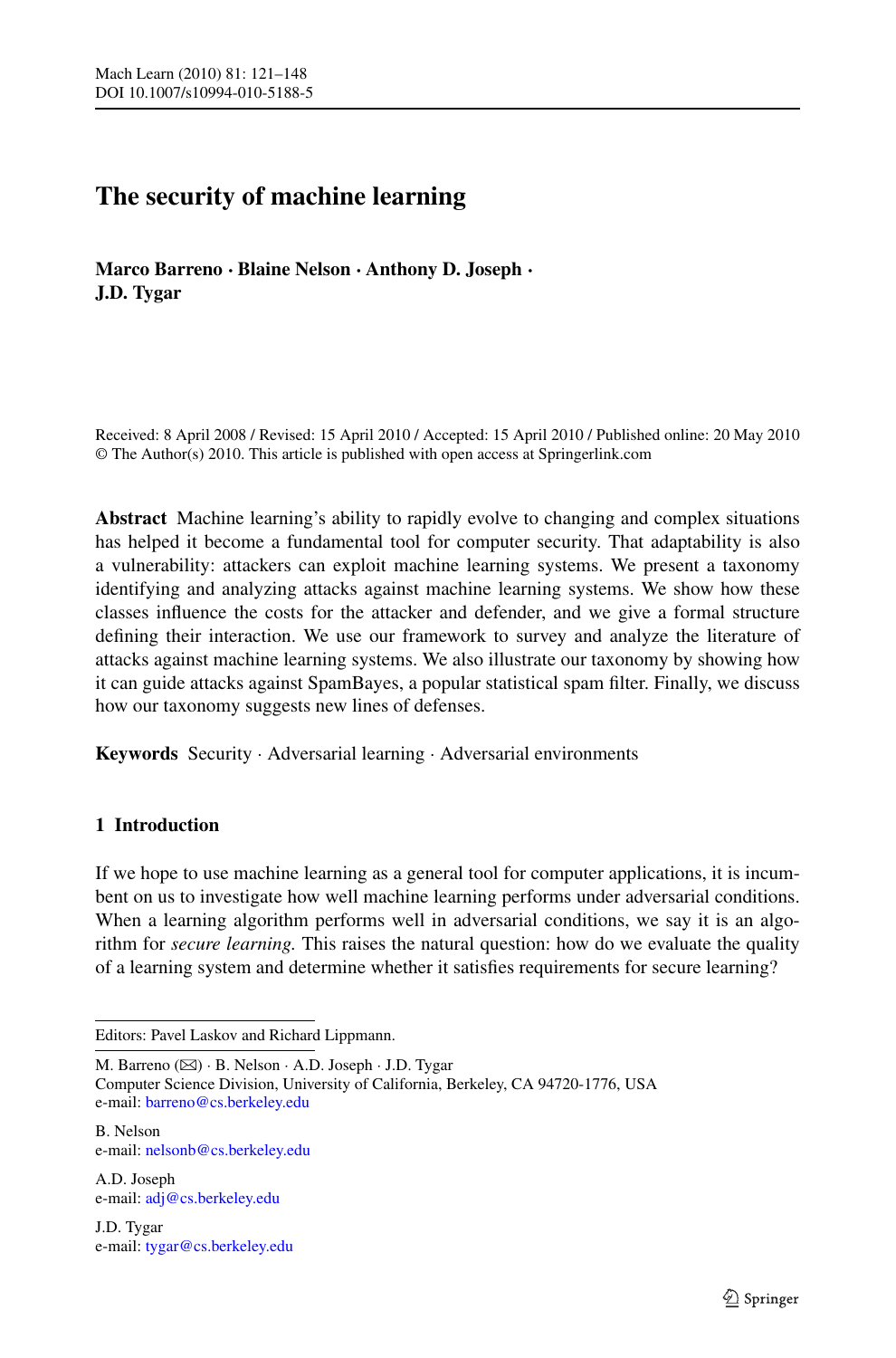Machine learning advocates have proposed learning-based systems for a variety of security applications, including spam detection and network intrusion detection. Their vision is that machine learning will allow a system to respond to evolving real-world inputs, both hostile and benign, and learn to reject undesirable behavior. The danger is that an attacker will attempt to exploit the adaptive aspect of a machine learning system to cause it to fail. Failure consists of causing the learning system to produce errors: if it misidentifies hostile input as benign, hostile input is permitted through the security barrier; if it misidentifies benign input as hostile, desired input is rejected. The adversarial opponent has a powerful weapon: the ability to design training data that will cause the learning system to produce rules that misidentify inputs. If users detect the failure, they may lose confidence in the system and abandon it. If users do not detect the failure, then the risks can be even greater.

It is well established in computer security that evaluating a system involves a continual process of first, determining classes of attacks on the system; second, evaluating the resilience of the system against those attacks; and third, strengthening the system against those classes of attacks. Our paper follows exactly this model in evaluating *secure learning*.

First, we identify different classes of attacks on machine learning systems (Sect. [2](#page-3-0)). While many researchers have considered particular attacks on machine learning systems, previous research has not presented a comprehensive view of attacks. In particular, we show that there are at least three interesting dimensions to potential attacks against learning systems: (1) they may be *Causative* in that they alter the training process, or they may be *Exploratory* and exploit existing weaknesses; (2) they may be attacks on *Integrity* aimed at *false negatives* (allowing hostile input into a system) or they may be attacks on *Availability* aimed at *false positives* (preventing benign input from entering a system); and (3) they may be *Targeted* at a particular input or they may be *Indiscriminate* in which inputs fail. Each of these dimensions operates independently, so we have at least eight distinct classes of attacks on machine learning system. We can view secure learning as a game between an *attacker* and a *defender*; the taxonomy determines the structure of the game and cost model.

Second, we consider how resilient existing systems are against these attacks (Sect. [3](#page-9-0)). There has been a rich set of work in recent years on secure learning systems, and we evaluate many attacks against machine learning systems and proposals for making systems secure against attacks. Our analysis describes these attacks in terms of our taxonomy and secure learning game, demonstrating that our framework captures the salient aspects of each attack.

Third, we investigate some potential defenses against these attacks (Sect. [4\)](#page-12-0). Here the work is more tentative, and it is clear that much remains to be done, but we discuss a variety of techniques that show promise for defending against different types of attacks.

Finally, we illustrate our different classes of attacks by considering a contemporary machine learning application, the SpamBayes spam detection system (Sect. [5\)](#page-18-0). We construct realistic, effective attacks by considering different aspects of the threat model according to our taxonomy, and we discuss a defense that mitigates some of the attacks.

This paper provides system designers with a framework for evaluating machine learning systems for security applications (illustrated with our evaluation of SpamBayes) and suggests directions for developing highly robust secure learning systems. Our research not only proposes a common language for thinking and writing about secure learning, but goes beyond that to show how our framework works, both in algorithm design and in real system evaluation. We present an essential first step if machine learning is to reach its potential as a tool for use in real systems in potentially adversarial environments.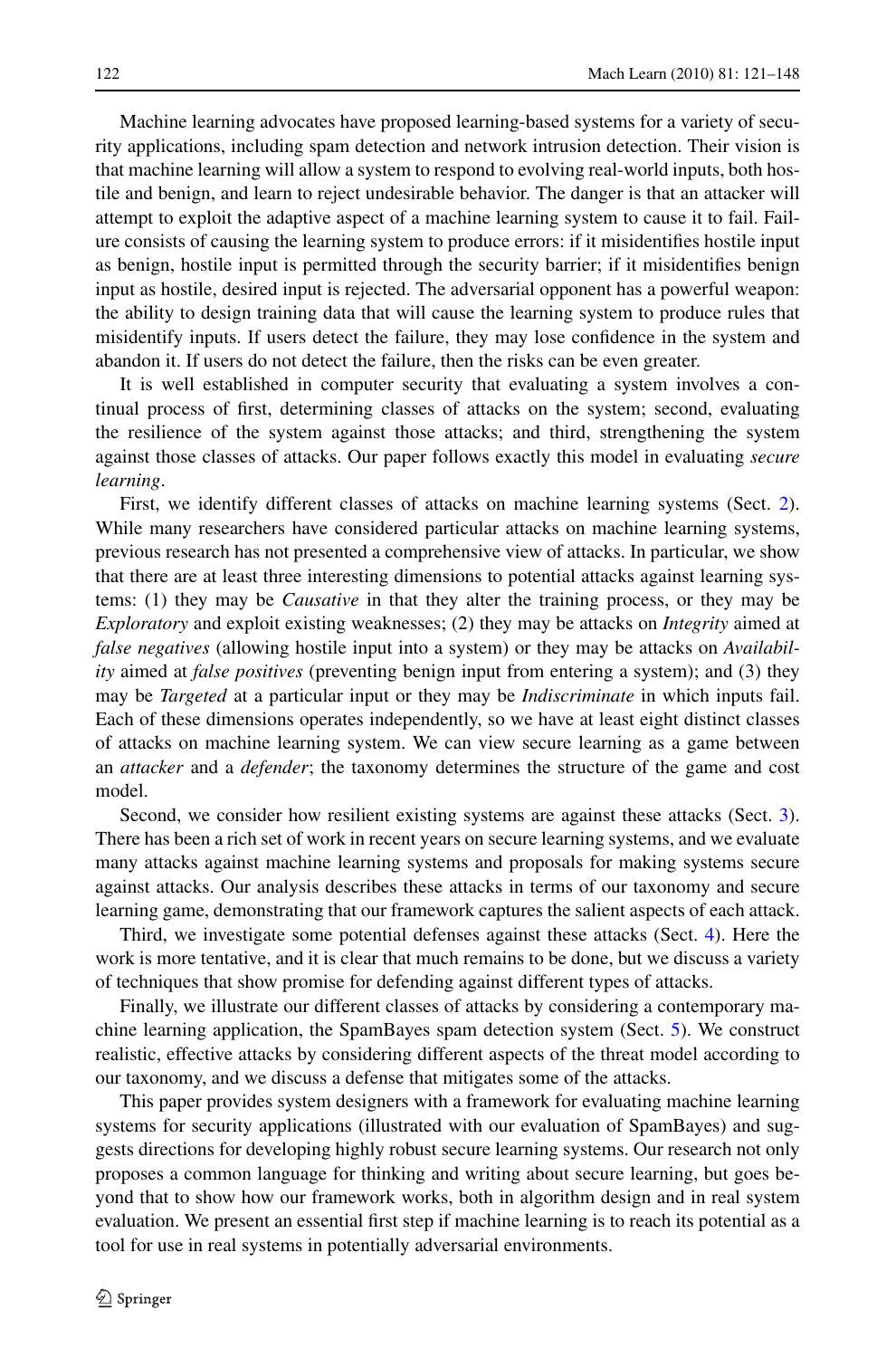#### 1.1 Notation

We focus on binary classification for security applications, in which a *defender* attempts to separate *instances* of input (data points), some or all of which come from a malicious *attacker*, into harmful and benign classes. This setting covers many interesting security applications, such as host and network intrusion detection, virus and worm detection, and spam filtering. In detecting malicious activity, the *positive* class (label 1) indicates malicious *intrusion* instances while the *negative* class (label 0) indicates benign *normal* instances. A classification error is a *false positive* (*FP*) if a normal instance is classified as positive and a *false negative* (*FN*) if an intrusion instance is classified as negative.

It may be interesting as well to consider cases where a classifier has more than two classes, or even a real-valued output. Indeed, the spam filter SpamBayes, which we consider in our experiments in Sect. [5](#page-18-0), uses three labels so it can explicitly label some messages *unsure*. However, generalizing the analysis of errors to more than two classes is not straightforward, and furthermore most systems in practice make a single fundamental distinction (for example, spam messages that the user will never see vs. non-spam and unsure messages that the user will see). For these reasons, and in keeping with common practice in the literature, we limit our analysis to binary classification and leave extension to the multi-class or real-valued cases as future work.

In the *supervised classification* problem, the learner trains on a dataset of *N* instances,  $\mathbf{X} = \{ (x, y) \mid x \in \mathcal{X}, y \in \mathcal{Y} \}^{N}$ , given an instance space X and the label space  $\mathcal{Y} = \{0, 1\}.$ Given some hypothesis class *Ω*, the goal is to learn a classification hypothesis (classifier)  $f^* \in \Omega$  to minimize errors when predicting labels for new data, or if our model includes a cost function over errors, to minimize the total cost of errors. The cost function assigns a numeric cost to each combination of data instance, true label, and classifier label. The defender chooses a *procedure H*, or learning algorithm, for selecting hypotheses. The classifier may periodically interleave *training* steps with the *evaluation*, retraining on some or all of the accumulated old and new data. In adversarial environments, the attacker controls some of the data, which may be used for training. We assume that the learner has some way to get the true labels for its training data and for the purpose of computing cost; the true label might come from manual classification of a training set or from observing the effect of instances on a test system, for example.

The procedure can be any method of selecting a hypothesis; in statistical machine learning, a common procedure is (*regularized*) *empirical risk minimization*. This procedure is an optimization problem where the objective function has an *empirical risk* term and a *regularization* term. Since true cost is often not representable precisely and efficiently, we calculate risk as the expected *loss* given by a *loss function*  $\ell$  that approximates true cost; the regularization term *ρ* captures some notion of hypothesis complexity to prevent *overfitting* the training data, using a weight *λ* to quantify the trade-off. This procedure finds the hypothesis minimizing:

<span id="page-2-0"></span>
$$
f^* = \underset{f \in \Omega}{\text{argmin}} \sum_{(x,y) \in \mathbf{X}} \ell(y, f(x)) + \lambda \rho(f) \tag{1}
$$

Many learning methods make a *stationarity* assumption: training data and evaluation data are drawn from the same distribution. This assumption allows us to minimize the risk on the training set as a surrogate for risk on the evaluation data, since evaluation data are not known at training time. However, real-world sources of data often are not stationary and, even worse, attackers can easily break the stationarity assumption with some control of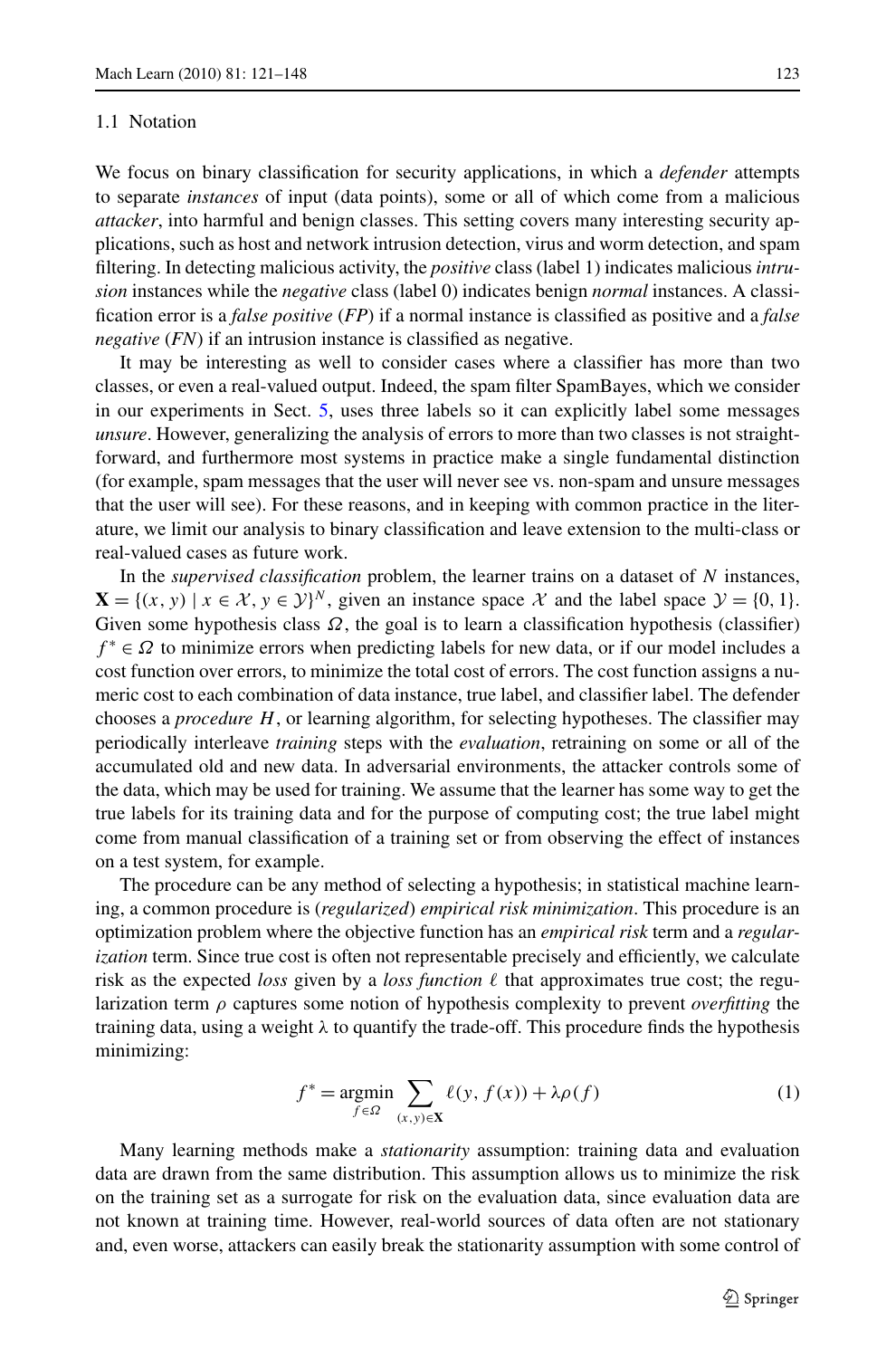<span id="page-3-1"></span>

| $\mathcal{X}$                                                                                                                        | Space of data instances                                           |
|--------------------------------------------------------------------------------------------------------------------------------------|-------------------------------------------------------------------|
| $\mathcal Y$                                                                                                                         | Space of data labels; for classification $\mathcal{Y} = \{0, 1\}$ |
| $\mathfrak{D}$                                                                                                                       | Space of distributions over $(\mathcal{X} \times \mathcal{Y})$    |
| Ω                                                                                                                                    | Space of hypotheses $f : \mathcal{X} \mapsto \mathcal{Y}$         |
| $\mathbb{P}_{T} \in \mathfrak{D}$                                                                                                    | Training distribution                                             |
| $\mathbb{P}_{E} \in \mathfrak{D}$                                                                                                    | <b>Evaluation distribution</b>                                    |
| $\mathbb{P} \in \mathfrak{D}$                                                                                                        | Distribution for training and evaluation (Sect. 4.2.3)            |
| $x \in \mathcal{X}$                                                                                                                  | Data instance                                                     |
| $y \in \mathcal{Y}$                                                                                                                  | Data label                                                        |
| <b>X</b> , <b>E</b> , <b>Z</b> , <b>C</b> , <b>T</b> <sub>i</sub> , <b>O</b> <sub>i</sub> $\in$ $(\mathcal{X} \times \mathcal{Y})^N$ | Datasets                                                          |
|                                                                                                                                      |                                                                   |
| $H: (\mathcal{X} \times \mathcal{Y})^N \mapsto \Omega$                                                                               | Procedure for selecting hypothesis                                |
| $A_T, A_F: \mathcal{X}^N \times \Omega \mapsto \mathfrak{D}$                                                                         | Procedures for selecting distribution                             |
| $\ell: \mathcal{Y} \times \mathcal{Y} \mapsto \mathbb{R}^{0+}$                                                                       | Loss function                                                     |
| $C: \mathcal{X} \times \mathcal{Y} \times \mathcal{Y} \mapsto \mathbb{R}$                                                            | Cost function                                                     |
| $f: \mathcal{X} \mapsto \mathcal{Y}$                                                                                                 | Hypothesis (classifier)                                           |
| $f^*: \mathcal{X} \mapsto \mathcal{Y}$                                                                                               | Best hypothesis                                                   |
| N                                                                                                                                    | Number of data points                                             |
| K                                                                                                                                    | Number of repetitions of a game                                   |
| $\boldsymbol{M}$                                                                                                                     | Number of experts (Sect. 4.2.3)                                   |

either training or evaluation instances. Analyzing and strengthening learning methods in the face of a broken stationarity assumption is the crux of the *secure learning* problem.

<span id="page-3-0"></span>We model attacks on machine learning systems as a game between two players, the *attacker* and the *defender*. The game consists of a series of *moves*, or *steps*. Each move encapsulates a choice by one of the players: the attacker alters or selects data; the defender chooses a training procedure for selecting the classification hypothesis.

Table [1](#page-3-1) summarizes the notation we use in this paper.

#### **2 Framework**

# 2.1 Security analysis

Properly analyzing the security of a system requires identifying *security goals* and a *threat model*. Security is concerned with protecting assets from attackers. A security goal is a requirement that, if violated, results in the partial or total compromise of an asset. A threat model is a profile of attackers, describing motivation and capabilities. Here we analyze the security goals and threat model for machine learning systems.

Classifiers are used to make distinctions that advance security goals. For example, a *virus detection system* has the goal of reducing susceptibility to virus infection, either by detecting the virus in transit prior to infection or by detecting an extant infection to expunge. Another example is an *intrusion detection system* (*IDS*), which identifies compromised systems, usually by detecting malicious traffic to and from the system or by detecting suspicious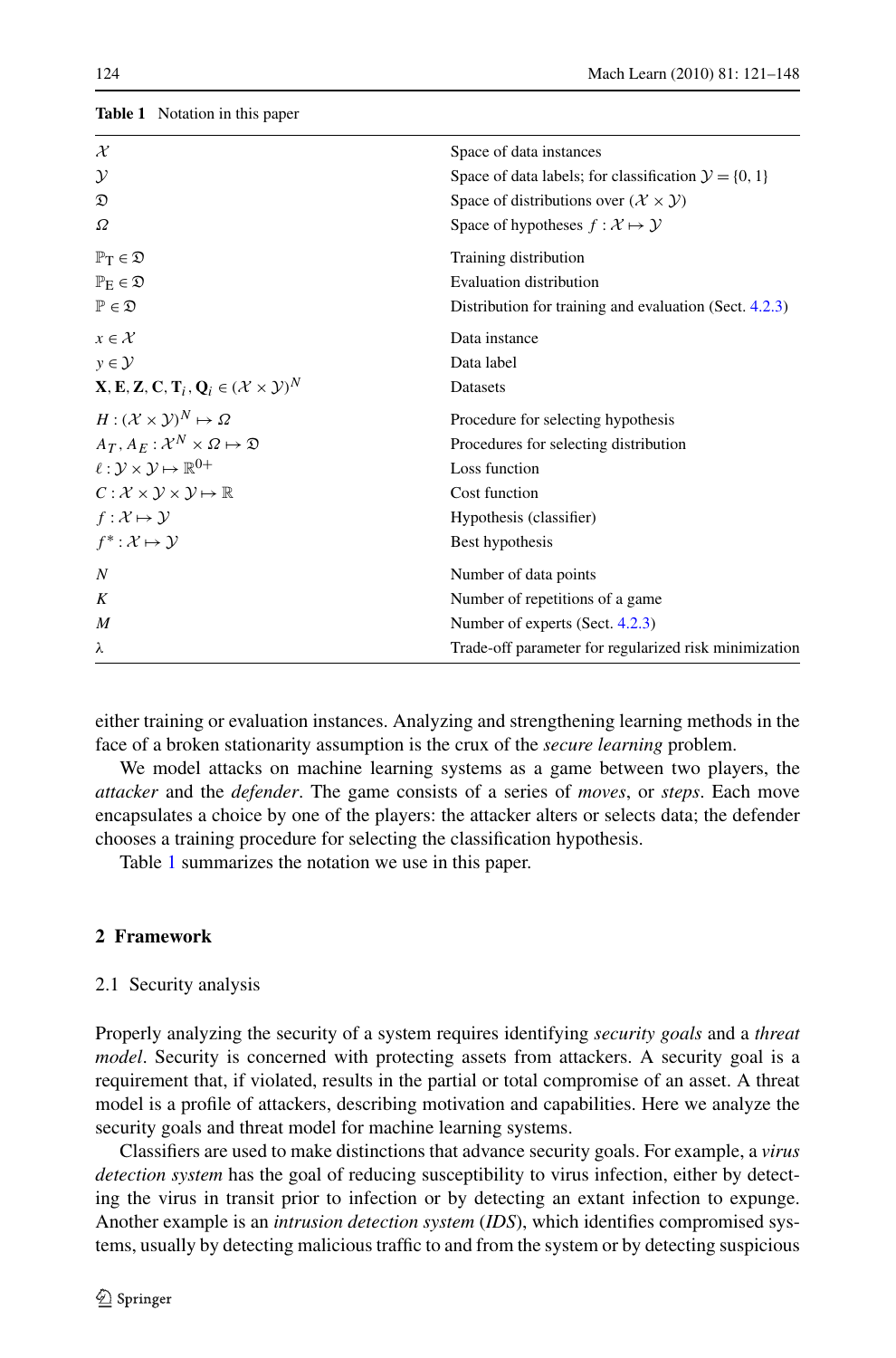In this section we describe security goals and a threat model that are specific to machine learning systems.

# *2.1.1 Security goals*

In a security context the classifier's purpose is to classify malicious events and prevent them from interfering with system operations. We split this general learning goal into two goals:

- *Integrity goal*: To prevent attackers from reaching system assets.
- *Availability goal*: To prevent attackers from interfering with normal operation.

There is a clear connection between false negatives and violation of the integrity goal: malicious instances that pass through the classifier can wreak havoc. Likewise, false positives tend to violate the availability goal because the learner itself denies benign instances.

# *2.1.2 Threat model*

*Attacker goal/incentives* In general the attacker wants to access system assets (typically with false negatives) or deny normal operation (usually with false positives). For example, a virus author wants viruses to pass through the filter and take control of the protected system (a false negative). On the other hand, an unscrupulous merchant may want sales traffic to a competitor's web store to be blocked as intrusions (false positives).

We assume that the attacker and defender each have a *cost function* that assigns a cost to each labeling for any given instance. Cost can be positive or negative; a negative cost is a benefit. It is usually the case that low cost for the attacker parallels high cost for the defender and vice-versa; the attacker and defender would not be adversaries if their goals were aligned. In this paper, unless otherwise stated, for ease of exposition we assume that every cost for the defender corresponds to a similar benefit for the attacker and vice-versa. This assumption is not essential to our arguments, which extend easily to arbitrary cost functions. We take the defender's point of view, so we use "high-cost" to mean high positive cost for the defender.

*Attacker capabilities* We assume that the attacker has knowledge of the training algorithm, and in many cases partial or complete information about the training set, such as its distribution. For example, the attacker may have the ability to eavesdrop on all network traffic over the period of time in which the learner gathers training data. The attacker may be able to modify or generate data used in training; we consider cases in which the attacker can and cannot control some of the learner's training data. While we think that this is the most accurate assumption for most cases, if we do err, we wish to follow the common practice in computer security research of erring on the side of overestimating the attacker's capabilities rather than underestimating them.

In general we assume the attacker can generate arbitrary instances; however, many settings do impose significant restrictions on the instances generated by the attacker. For example, when the learner trains on data from the attacker, sometimes it is safe to assume that the attacker cannot choose the label for training, such as when training data is carefully hand labeled. As another example, an attacker may have complete control over data packets being sent from the attack source, but routers in transit may add to or alter the packets as well as affect their timing and arrival order.

When the attacker controls training data, an important limitation to consider is what fraction of the training data the attacker can control and to what extent. If the attacker has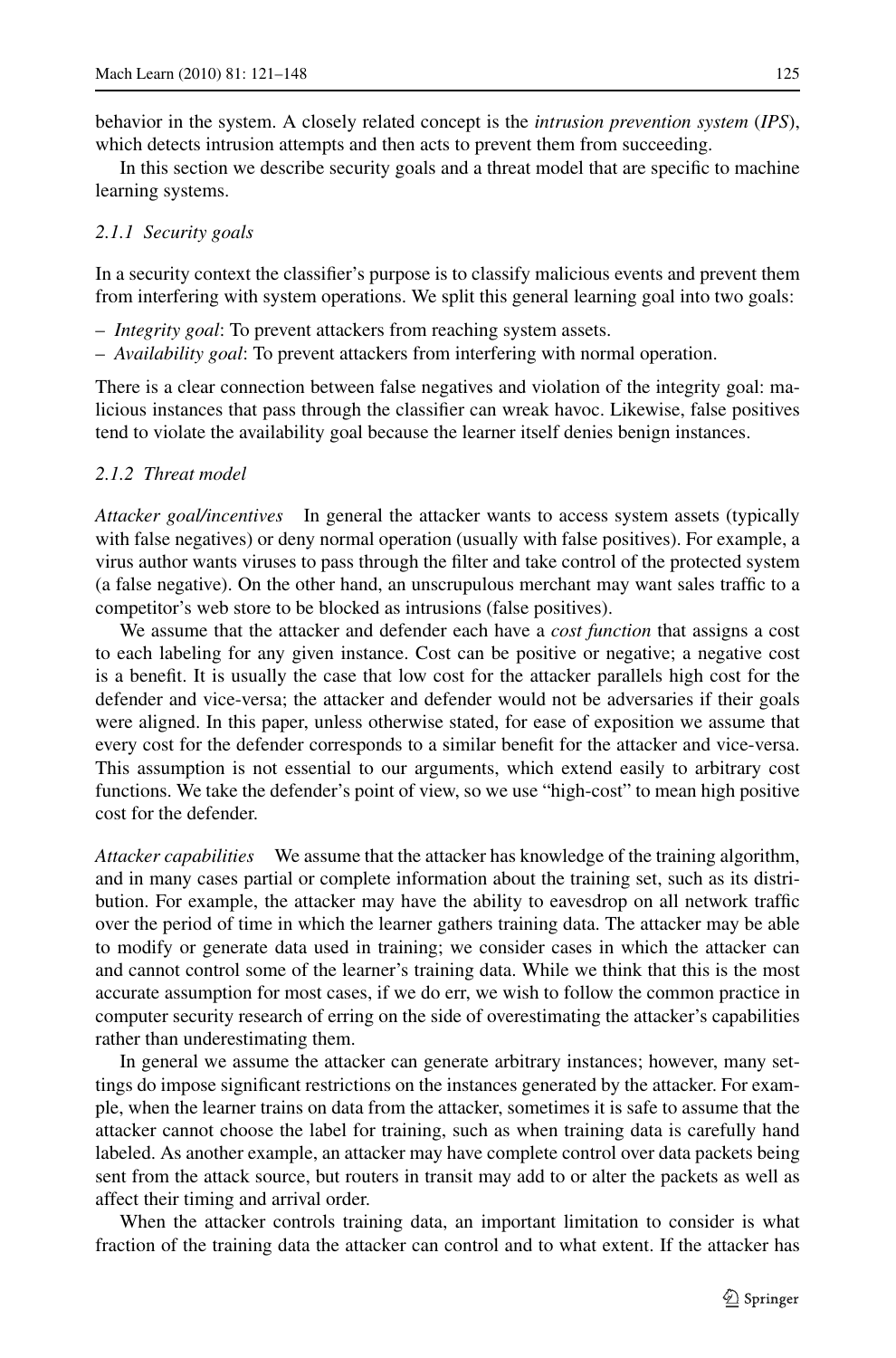arbitrary control over 100% of the training data, it is difficult to see how the learner can learn anything useful; however, even in such cases there are learning strategies that can make the attacker's task more difficult (see Sect. [4.2.3](#page-16-0)). We primarily examine intermediate cases and explore how much influence is required for the attacker to defeat the learning procedure.

# 2.2 Taxonomy

We present a taxonomy categorizing attacks against learning systems along three axes:

# **INFLUENCE**

- *Causative* attacks influence learning with control over training data.
- *Exploratory* attacks exploit misclassifications but do not affect training.

#### SECURITY VIOLATION

- *Integrity* attacks compromise assets via false negatives.
- *Availability* attacks cause denial of service, usually via false positives.

# **SPECIFICITY**

- *Targeted* attacks focus on a particular instance.
- *Indiscriminate* attacks encompass a wide class of instances.

The first axis describes the capability of the attacker: whether (a) the attacker has the ability to influence the training data that is used to construct the classifier (a *Causative* attack) or (b) the attacker does not influence the learned classifier, but can send new instances to the classifier and possibly observe its decisions on these carefully crafted instances (an *Exploratory* attack).

The second axis indicates the type of security violation the attacker causes: either (a) allowing harmful instances to slip through the filter as false negatives (an *Integrity* violation); or (b) creating a denial of service in which benign instances are incorrectly filtered as false positives (an *Availability* violation).

The third axis refers to how specific the attacker's intention is: whether (a) the attack is highly *Targeted* to degrade the classifier's performance on one particular instance or (b) the attack aims to cause the classifier to fail in an *Indiscriminate* fashion on a broad class of instances. Each axis, especially this one, is actually a spectrum of choices.

<span id="page-5-0"></span>A preliminary version of this taxonomy appears in previous work (Barreno et al. [2006](#page-25-0)). Here we extend the framework and show how the taxonomy shapes the game played by the attacker and defender (see Sect. [2.4](#page-8-0)). The INFLUENCE axis of the taxonomy determines the structure of the game and the move sequence. The SPECIFICITY and SECURITY VIOLATION axes of the taxonomy determine the general shape of the cost function: an *Integrity* attack benefits the attacker on false negatives, and therefore focuses high cost (to the defender) on false negatives, and an *Availability* attack focuses high cost on false positives; a *Targeted* attack focuses high cost only on a small number of instances, while an *Indiscriminate* attack spreads high cost over a broad range of instances.

# 2.3 Examples

Here we give four hypothetical attack scenarios, each with two variants, against a tokenbased spam filter that uses machine learning, such as the SpamBayes filter discussed in Sect. [5](#page-18-0). Table [2](#page-6-0) summarizes the taxonomy and shows where these examples fit within it.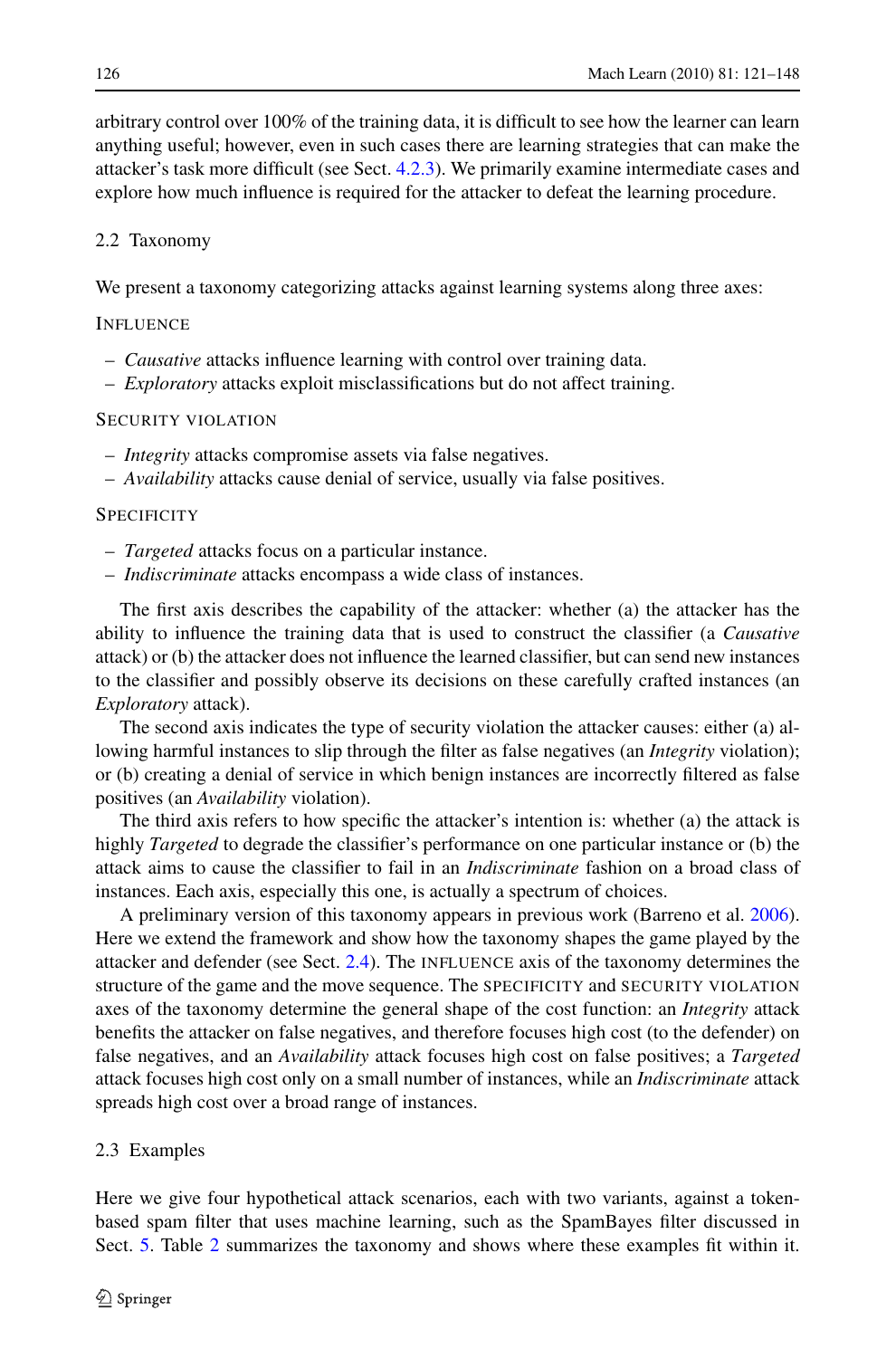|                | Integrity                                                | Availability                                                               |
|----------------|----------------------------------------------------------|----------------------------------------------------------------------------|
| Causative      |                                                          |                                                                            |
| Targeted       | <i>The spam foretold:</i> mis-train<br>a particular spam | <i>The rogue filter:</i> mis-train filter to<br>block a certain message    |
| Indiscriminate | The spam foretold: mis-train any of<br>several spams     | <i>The rogue filter:</i> mis-train filter to<br>broadly block normal email |
| Exploratory    |                                                          |                                                                            |
| Targeted       | <i>The shifty spammer: obfuscate</i><br>a chosen spam    | <i>The unwanted reply:</i> flood a particular<br>target inbox              |
| Indiscriminate | The shifty spammer: obfuscate<br>any spam                | <i>The unwanted reply: flood any of</i><br>several target inboxes          |

<span id="page-6-0"></span>**Table 2** Our taxonomy of attacks against machine learning systems, with examples from Sect. [2.3](#page-5-0)

This section is meant to give the reader an intuition for how the taxonomy organizes attacks against machine learning systems. There are many practical considerations that may make attacks difficult. In Sect. [3](#page-9-0) we discuss some concrete attacks that have been published in the literature, which more fully address relevant practical concerns (see Sect. [3.5](#page-12-1) for a summary).

# *2.3.1 Causative Integrity attack: The spam foretold*

In a *Causative Integrity* attack, the attacker uses control over training to cause spam to slip past the classifier as false negatives.

Example: an attacker wants the defender's spam filter not to flag a novel spam message. The defender re-trains periodically on new messages, so the attacker sends non-intrusion traffic that is carefully chosen to resemble the desired spam, such as by including many of the spam's tokens re-ordered into a benign message, to mis-train the learner to fail to block the eventual spam campaign. As a trivial example, the spam sales pitch "What watch do you want? Really, buy it now!" could be recast as "Watch what you buy now! Do you really want it?"; these excerpts have different semantic meanings but appear identical to a unigram spam filter. The primary limitation of this attack is ensuring that the filter is retrained on the attack messages before the campaign commences. The attack's success would also depend on the particular words in the spam—messages that contain words highly indicative of spam, such as 'Viagra,' may be more difficult to mis-train.

This example might be *Targeted* if the attacker already has a particular spam to send and needs to cause the learner to miss that particular message. It might be *Indiscriminate*, on the other hand, if the attacker has a polymorphic spam and could use any of a large number of variants of it for the campaign, in which case the attack need only fool the learner on any one of these variations.

#### *2.3.2 Causative Availability attack: The rogue filter*

In a *Causative Availability* attack, the attacker uses control over training instances to interfere with operation of the mailing system, such as by blocking legitimate email.

Example: an attacker wants normal email to be classified as spam so the intended recipient doesn't receive them. The attacker generates and sends attack messages that resemble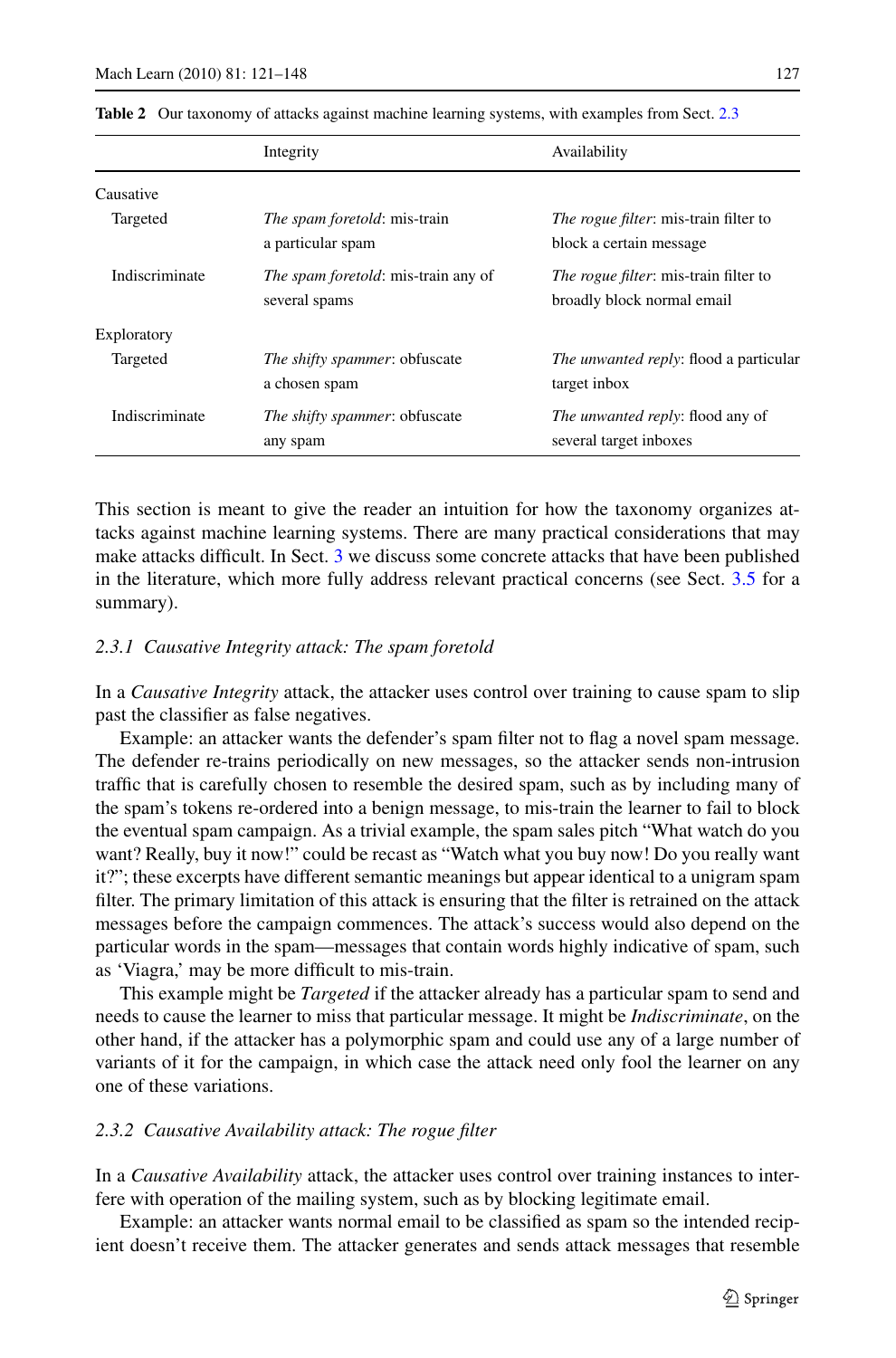benign messages when the defender is collecting training data to train the spam filter. The attack messages include both a spam component and benign words, which subsequently also become erroneously associated with spam. When the learner trains on the attack data, the spam filter will start to filter normal messages as spam. The primary impediment to this attack is for the attacker to ensure their messages are used to train the filter, though in many cases this is realistic since all available messages are used for training.

We more fully explore an attack of this type in Sect. [5.](#page-18-0)

This attack could be *Targeted* to block a particular message (see focused attacks in Sect. [5](#page-18-0)). On the other hand, it might be *Indiscriminate* and attempt to block a significant portion of all legitimate messages (see dictionary attacks in Sect. [5](#page-18-0)).

#### *2.3.3 Exploratory Integrity attack: The shifty spammer*

In an *Exploratory Integrity* attack, the attacker crafts spam so as to evade the classifier without direct influence over the classifier itself.

Example: an attacker modifies and obfuscates spam, such as by changing headers or by exchanging common spam words for less common synonyms. If successful, these modifications prevent the filter from recognizing the altered spam as malicious, so they are placed into the user's inbox (see Sect. [3.3](#page-11-0) for additional discussion of these attacks that use good words to sanitize spam). A practical consideration for this attack is whether the attacker has a feedback mechanism to observe the success of the evasion. Also, the obfuscated message may have less value to the spammer (it may be less effective at generating sales), so there might be a limit on the extent of obfuscation that is practical.

In the *Targeted* version of this attack, the attacker has a particular spam to get past the filter. In the *Indiscriminate* version, the attacker has no particular preference and can search for any spam that succeeds, such as by modifying a number of different spam campaigns to see which modifications evade the filter (of course, in this case the attacker must take care not to appear anomalous simply due to the large number of exploratory instances).

#### *2.3.4 Exploratory Availability attack: The mistaken identity*

In an *Exploratory Availability* attack, the attacker interferes with legitimate operation without influence over training.

Example: an attacker wishes to interfere with the target's ability to read legitimate email messages. The attacker creates a spam campaign in which the target's email address appears as the From: address of the spam messages. The target will receive a flood of spurious, non-spam messages such as bounces for nonexistent addresses, vacation replies, and angry responses demanding the spam to stop. For a large enough spam campaign, these messages will completely overwhelm the target's inbox, making the task of finding the legitimate messages among them so costly as to be impractical. This attack is within the means of most large-scale spammers; however, since it requires a large number of messages to use the same From: address, the number of targets may not be very high. Furthermore, some spam filters now block many bounce messages, so the volume of the spam campaign may need to be high enough to overwhelm the target solely with vacation responses and hand-written replies.

It does not make sense to consider this attack targeted to specific messages, since it necessarily affects the entire inbox; however, the attacker might target certain people or a broader set. In the *Targeted* version, the attacker has a particular inbox to flood with replies. In the *Indiscriminate* version, the attacker has a broader set of inboxes to choose among, such as when going after an organization rather than a single individual.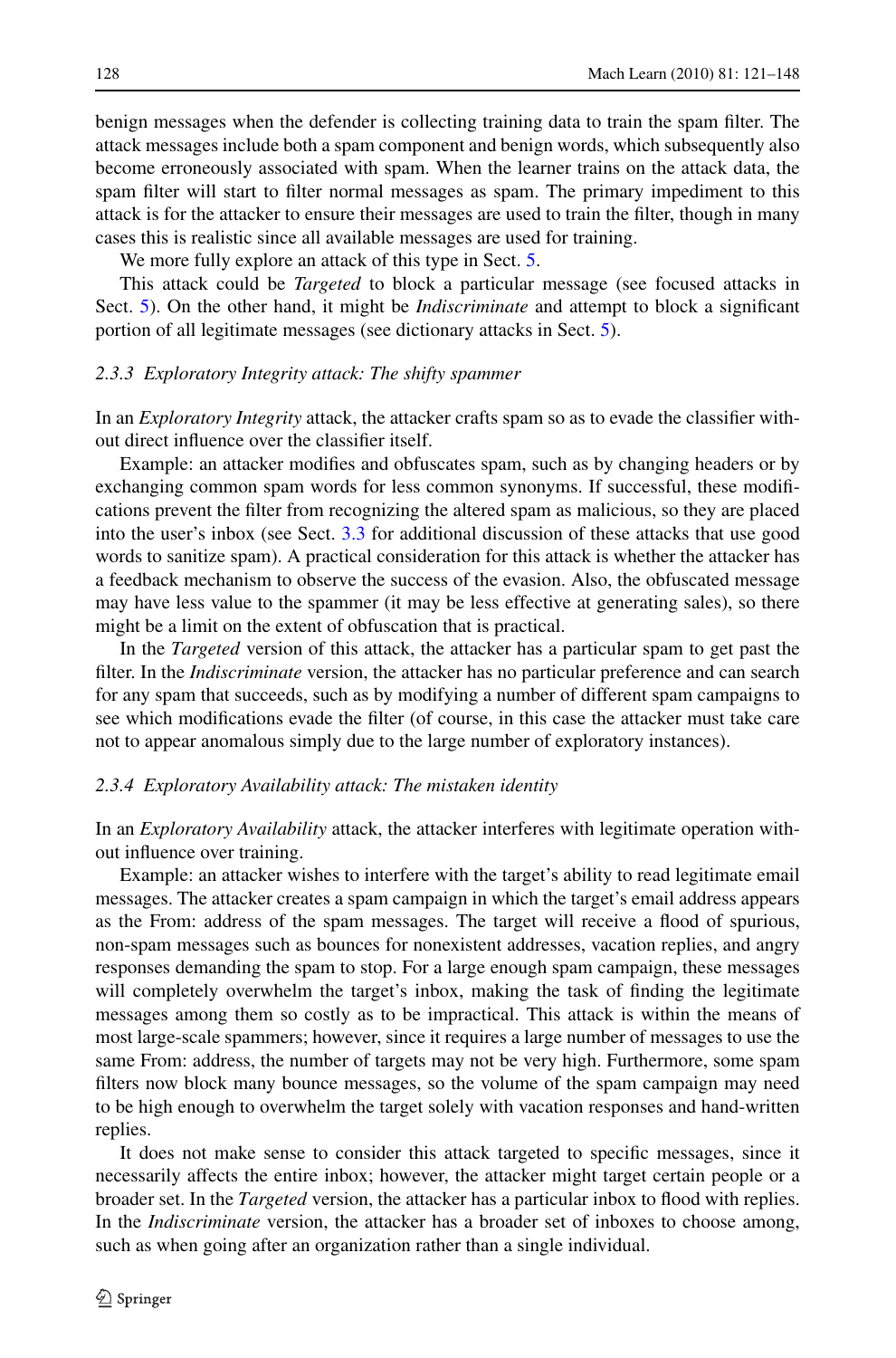#### <span id="page-8-0"></span>2.4 The adversarial learning game

This section models attacks on learning systems as games where moves represent strategic choices. The choices and computations in a move depend on information produced by previous moves (when a game is repeated, this includes previous iterations). In an *Exploratory* attack, the attacker chooses a procedure  $A_F$  that affects the evaluation data **E**, and in a *Causative* attack, the attacker also chooses a procedure  $A_T$  to manipulate the training data **X**. The defender chooses a learning algorithm *H*. This formulation gives us a theoretical basis for analyzing the interactions between attacker and defender. Refer back to Table [1](#page-3-1) for a summary of notation.

The choices made by the attacker and defender offer a variety of different domain-specific strategies for both players. In Sects. [3](#page-9-0) and [4,](#page-12-0) we discuss how attack and defense strategies have been developed in different domains, and we highlight important aspects of the game in those settings. In Sects. [3.1](#page-9-1) and [3.2](#page-10-0), we discuss practical examples of the attacker's choices in the *Causative* game, and we discuss the defender's choice in Sect. [4.2.](#page-15-0) Similarly, for an *Exploratory* attack, we discuss realistic instances of the attacker's choice for  $A_E$  in Sects. [3.3](#page-11-0) and [3.4,](#page-12-2) and we discuss the defender's choice for an algorithm *H* in Sect. [4.1.](#page-13-0)

# *2.4.1 Exploratory game*

First we present the formal version of the game for *Exploratory* attacks, and then we explain it in greater detail:

- 1. **Defender** Choose procedure *H* for selecting hypothesis
- 2. **Attacker** Choose procedure  $A_E$  for selecting distribution
- 3. Evaluation:
	- Reveal distribution  $\mathbb{P}_T$
	- Sample dataset **X** from  $\mathbb{P}_T$
	- Compute *f* ← *H(***X***)*
	- Compute P<sup>E</sup> ← *AE(***X***,f)*
	- $-$  Sample dataset **E** from  $\mathbb{P}_E$
	- − Assess total cost:  $\sum_{(x,y)\in \mathbf{E}} C(x, f(x), y)$

The defender's move is to choose a learning algorithm (procedure) *H* for creating hypotheses from datasets. Many procedures used in machine learning have the form of [\(1](#page-2-0)). For example, the defender may choose a *support vector machine* (SVM) with a particular kernel, loss, regularization, and cross-validation plan. The attacker's move is then to choose a procedure  $A_E$  to produce a distribution on which to evaluate the hypothesis that *H* generates. (The degree of control the attacker has in generating the dataset and the degree of information about **X** and  $f$  that  $A_E$  has access to are setting-specific.)

After the defender and attacker have both made their choices, the game is evaluated. A training dataset **X** is drawn from some fixed and possibly unknown distribution  $\mathbb{P}_T$ , and training produces  $f = H(\mathbf{X})$ . The attacker's procedure  $A_E$  produces distribution  $\mathbb{P}_E$ , which is based in general on **X** and f, and an evaluation dataset **E** is drawn from  $\mathbb{P}_E$ . Finally, the attacker and defender incur cost based on the performance of *f* evaluated on **E**.

The procedure  $A_F$  generally depends on **X** and f, but the amount of information an attacker actually has is setting specific (in the least restrictive case the attacker knows **X** and *f* completely). The attacker may know a subset of **X** or the family *Ω* of *f* . However, the procedure  $A<sub>E</sub>$  may also involve acquiring information dynamically. For instance, in many cases, the procedure  $A_E$  can *query* the classifier, treating it as an oracle that provides labels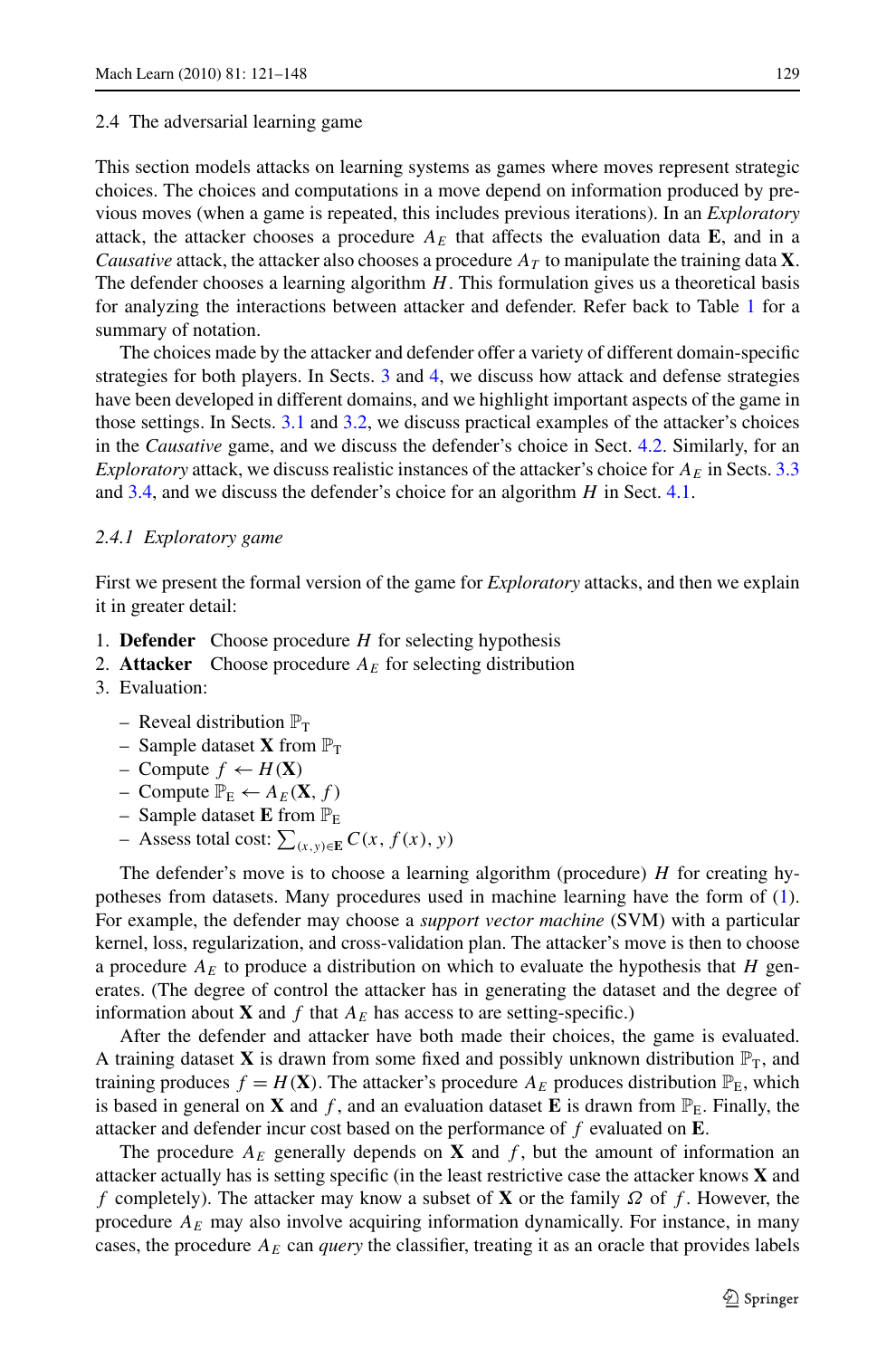for query instances; this is one particular degree of information that  $A<sub>E</sub>$  can have about f. Attacks that use this technique are *probing attacks*. Probing can reveal information about the classifier. On the other hand, with sufficient prior knowledge about the training data and algorithm, the attacker may be able to find high-cost instances without probing.

# *2.4.2 Causative game*

The game for *Causative* attacks is similar:

- 1. **Defender** Choose procedure *H* for selecting hypothesis
- 2. **Attacker** Choose procedures  $A_T$  and  $A_E$  for selecting distributions
- 3. Evaluation:
	- Compute  $\mathbb{P}_T$  ←  $A_T$
	- Sample dataset **X** from  $\mathbb{P}_T$
	- Compute *f* ← *H(***X***)*
	- Compute P<sup>E</sup> ← *AE(***X***,f)*
	- Sample dataset **E** from  $\mathbb{P}_E$
	- − Assess total cost:  $\sum_{(x,y)\in \mathbf{E}} C(x, f(x), y)$

This game is very similar to the *Exploratory* game, but the attacker can choose  $A_T$  to affect the training data **X**. The attacker may have various types of influence over the data, ranging from arbitrary control over some fraction of instances to a small biasing influence on some aspect of data production; details depend on the setting.

Control over data used for training opens up new strategies to the attacker. Cost is based on the interaction of *f* and **E**. In the *Exploratory* game the attacker chooses **E** while the defender controls *f* ; in the *Causative* game the attacker also has influence on *f* . With this influence, the attacker can proactively cause the learner to produce bad classifiers.

# *2.4.3 Iteration*

<span id="page-9-0"></span>We have analyzed these games as *one-shot games*, in which players minimize cost when each move happens only once. We can also consider an *iterated game*, in which the game repeats several times and players minimize total accumulated cost. In this setting, we assume players have access to all information from previous iterations of the game.

# <span id="page-9-1"></span>**3 Attacks: categorizing related work**

This section surveys examples of learning in adversarial environments from the literature. Our taxonomy provides a basis for evaluating the resilience of the systems described, analyzing the attacks against them in preparation for constructing defenses.

# 3.1 Causative Integrity attacks

*Contamination in PAC learning* Kearns and Li [\(1993\)](#page-26-0) extend Valiant's *probably approximately correct* (PAC) learning framework (Valiant [1984,](#page-26-1) [1985\)](#page-26-2) to prove bounds for maliciously chosen errors in the training data. In PAC learning, an algorithm succeeds if it can, with probability at least  $1 - \delta$ , learn a hypothesis that has at most probability  $\varepsilon$  of making an incorrect prediction on an example drawn from the same distribution. Kearns and Li examine the case where an attacker has arbitrary control over some fraction  $\beta$  of the training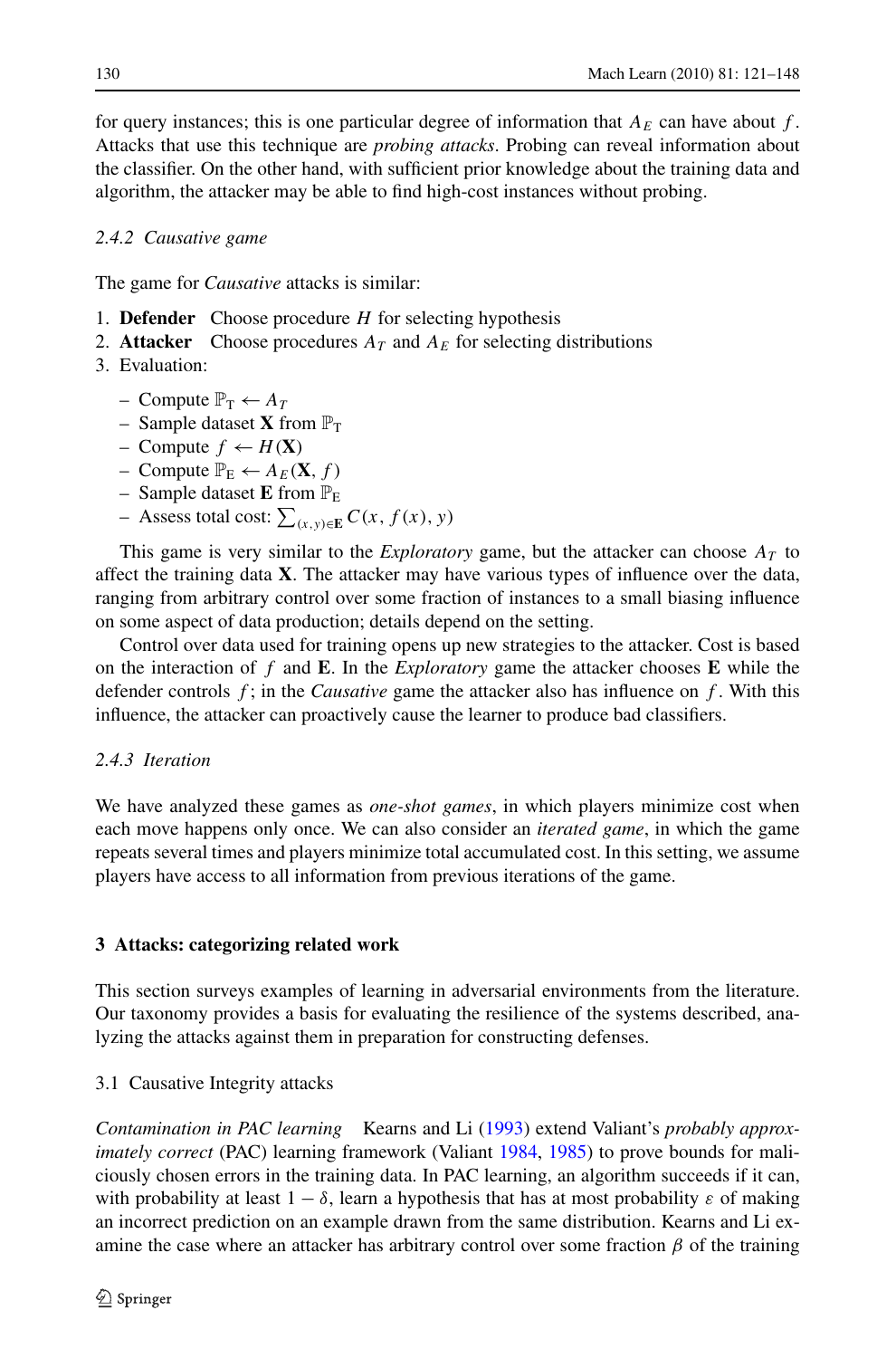|                | Integrity                | Availability                                       |  |  |  |
|----------------|--------------------------|----------------------------------------------------|--|--|--|
| Causative      |                          |                                                    |  |  |  |
| Targeted       | Kearns and Li $(1993)$ , | Kearns and Li $(1993)$ , Newsome et al. $(2006)$ , |  |  |  |
|                | Newsome et al. $(2006)$  | Chung and Mok $(2007)$ , Nelson et al. $(2008)$    |  |  |  |
| Indiscriminate | Kearns and Li $(1993)$ , | Kearns and Li $(1993)$ , Newsome et al. $(2006)$ , |  |  |  |
|                | Newsome et al. $(2006)$  | Chung and Mok $(2007)$ , Nelson et al. $(2008)$    |  |  |  |
| Exploratory    |                          |                                                    |  |  |  |
| Targeted       | Tan et al. (2002),       | Moore et al. $(2006)$                              |  |  |  |
|                | Lowd and Meek (2005b),   |                                                    |  |  |  |
|                | Wittel and Wu $(2004)$ , |                                                    |  |  |  |
|                | Lowd and Meek (2005a)    |                                                    |  |  |  |
| Indiscriminate | Fogla and Lee $(2006)$ , | Moore et al. $(2006)$                              |  |  |  |
|                | Lowd and Meek (2005b),   |                                                    |  |  |  |
|                | Wittel and Wu (2004)     |                                                    |  |  |  |

**Table 3** Related work in the taxonomy

examples (this specifies the form that *AT* takes in our *Causative* game). They prove that in general the attacker can prevent the learner from succeeding if  $\beta \ge \varepsilon/(1+\varepsilon)$ , and for some classes of learners they show this bound is tight.

This work provides an interesting and useful bound on the ability to succeed at PAClearning. The analysis broadly concerns both *Integrity* and *Availability* attacks as well as both *Targeted* and *Indiscriminate*. However, not all learning systems fall into the PAClearning model.

*Red herring attack* Newsome et al. ([2006\)](#page-26-3) present *Causative Integrity* and *Causative Availability* attacks against Polygraph (Newsome et al. [2005](#page-26-10)), a polymorphic virus detector that learns virus signatures using both a conjunction learner and a naive-Bayes-like learner. They present *red herring* attacks against conjunction learners that exploit certain weaknesses not present in other learning algorithms (these are *Causative Integrity* attacks, both *Targeted* and *Indiscriminate*).

<span id="page-10-0"></span>The idea is that the attacker chooses  $\mathbb{P}_T$  to introduce spurious features into all malicious instances that the defender uses for training. The malicious instances produced by  $\mathbb{P}_{E}$ , however, lack the spurious features and therefore bypass the filter, which erroneously generalized that the spurious features were necessary elements of the malicious behavior.

#### 3.2 Causative Availability attacks

*Correlated outlier attack* Newsome et al. ([2006\)](#page-26-3) also suggest a *correlated outlier* attack, which attacks a naive-Bayes-like learner by adding spurious features to positive training instances, causing the filter to block benign traffic with those features (an *Availability* attack).

As with the red herring attacks, these correlated outlier attacks fit neatly into our causative game; this time  $\mathbb{P}_T$  includes spurious features in malicious instances, causing *H* to produce an *f* that classifies many benign instances as malicious.

*Allergy attack* Chung and Mok [\(2006,](#page-25-2) [2007](#page-25-1)) present *Causative Availability* attacks against the Autograph worm signature generation system (Kim and Karp [2004](#page-26-11)). Autograph operates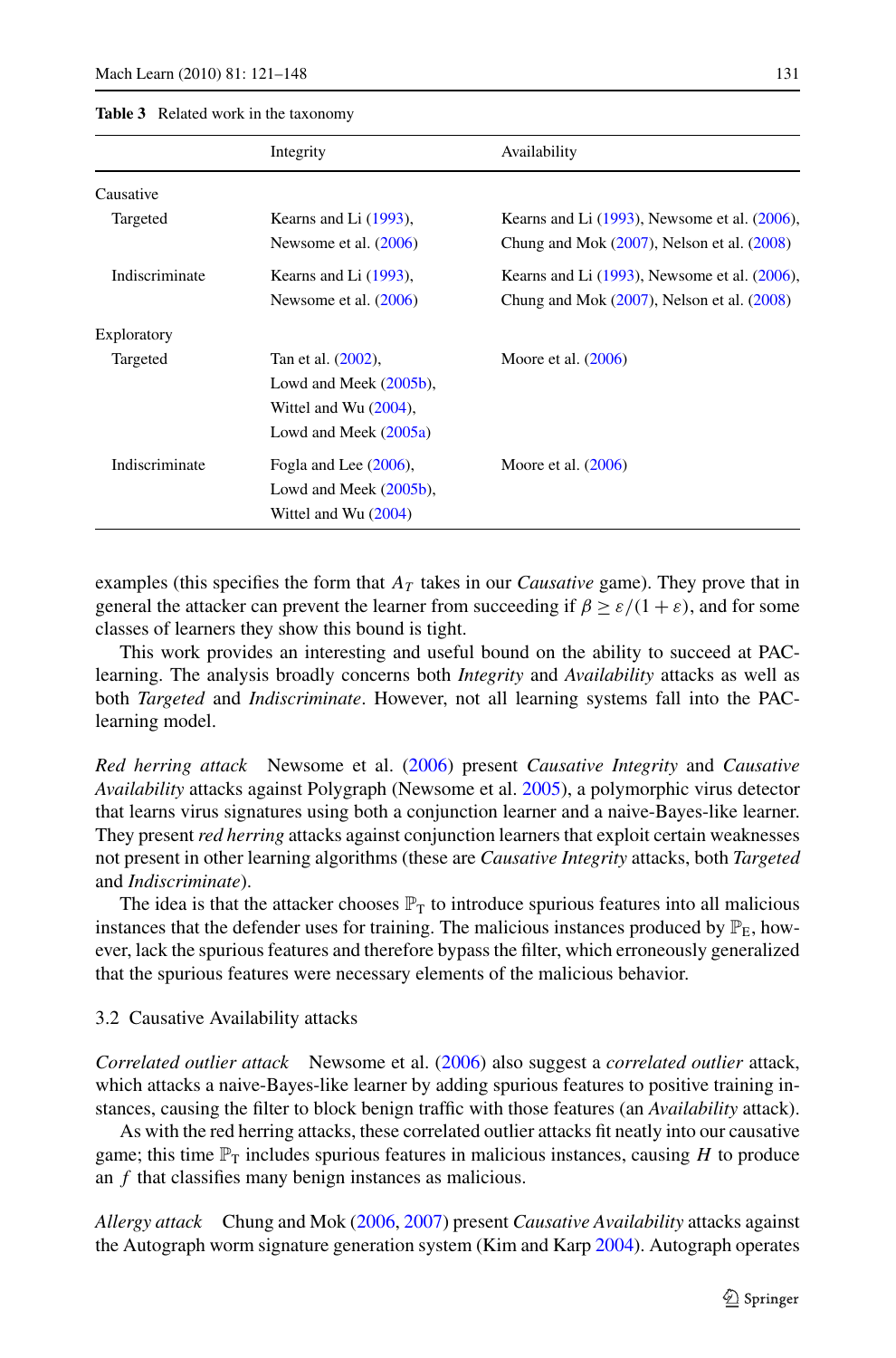in two phases. First, it identifies infected nodes based on behavioral patterns, in particular scanning behavior. Second, it observes traffic from the identified nodes and infers blocking rules based on observed patterns. Chung and Mok describe an attack that targets traffic to a particular resource. In the first phase, an attack node convinces Autograph that it is infected by scanning the network. In the second phase, the attack node sends crafted packets mimicking targeted traffic, causing Autograph to learn rules that block legitimate access and create a denial of service.

<span id="page-11-0"></span>In the context of our causative game, the attacker's choice of  $\mathbb{P}_T$  provides the traffic for both phases of Autograph's learning. When Autograph produces a hypothesis *f* that depends on the carefully crafted traffic from the attacker, it will block access to legitimate traffic from  $\mathbb{P}_E$  that shares patterns with the malicious traffic.

*Attacking SpamBayes* Nelson et al. [\(2008](#page-26-4)) demonstrate *Causative Availability* attacks (both *Targeted* and *Indiscriminate*) against the SpamBayes statistical spam classifier. We examine these attacks in depth in Sect. [5](#page-18-0).

3.3 Exploratory Integrity attacks

Some *Exploratory Integrity* attacks mimic statistical properties of the normal traffic to camouflage intrusions. In the *Exploratory* game, the attacker's move produces instances **E** that statistically resemble normal traffic in the training data **X** as measured by the learning procedure *H*.

*Polymorphic blending attack Polymorphic blending attacks* encrypt attack traffic in such a way that it appears statistically identical to normal traffic. Fogla and Lee [\(2006](#page-26-9)) present a formalism for reasoning about and generating *polymorphic blending attack* instances to evade intrusion detection systems.

*Attacking a sequence-based IDS* Tan et al. ([2002](#page-26-5)) describe a mimicry attack against the stide anomaly-based intrusion detection system (IDS). They modify exploits of the passwd and traceroute programs to accomplish the same ends using different sequences of system calls: the shortest subsequence in attack traffic that does not appear in normal traffic is longer than the IDS window size, evading detection. In subsequent work Tan et al. ([2003\)](#page-26-12) characterize their attacks as part of a larger class of information hiding techniques which they demonstrate can make exploits mimic either normal call sequences or the call sequence of another less severe exploit.

Independently, Wagner and Soto ([2002\)](#page-26-13) have also developed mimicry attacks against a sequence-based IPS called  $pH<sup>1</sup>$  Using the machinery of finite automata, they construct a framework for testing whether an IDS is susceptible to mimicry for a particular exploit. In doing so, they develop a tool for validating IDSs on a wide-range of variants of a particular attack and suggest that similar tools should be more broadly employed to identify the vulnerabilities of an IDS.

<span id="page-11-1"></span>Overall, these mimicry attacks against sequence-based anomaly detection systems underscore critical weaknesses in these systems that allow attackers to obfuscate critical elements of their exploits to avoid detection. Further they highlight how an IDS may appear to perform well against a known exploit but, unless it captures necessary elements of the intrusion, the exploit can easily be adapted to circumvent the detector. See Sect. [4.1.1](#page-13-1) for more discussion.

<sup>&</sup>lt;sup>1</sup>Wagner and Soto ( $2002$ ) treat pH as an IDS rather than an IPS, though that distinction is not relevant to the attacks they present.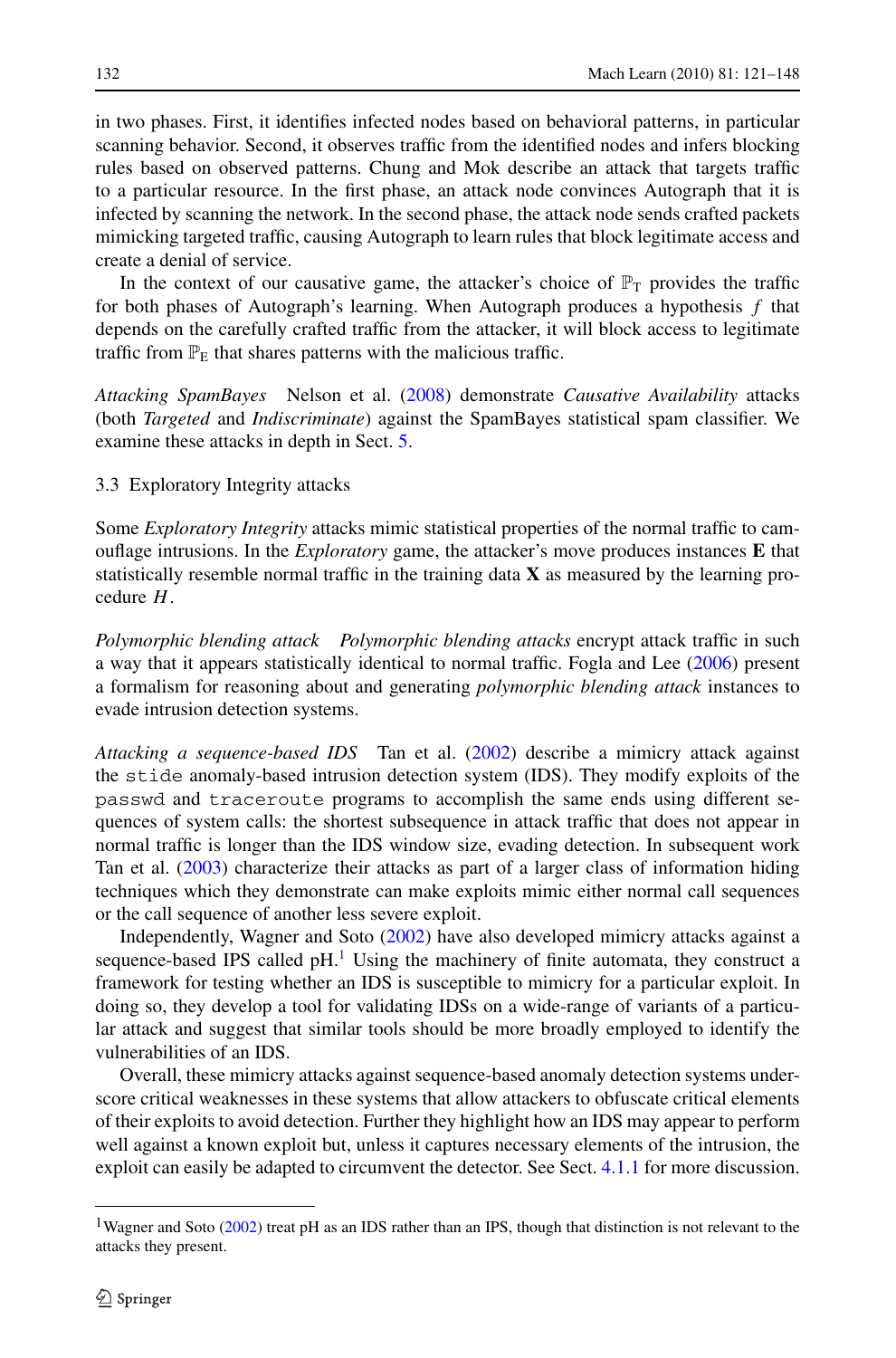*Good word attacks* Several authors demonstrate *Exploratory integrity* attacks using similar principles against spam filters. Lowd and Meek [\(2005b\)](#page-26-7) and Wittel and Wu [\(2004](#page-27-0)) develop attacks against statistical spam filters that add *good words*, or words the filter considers indicative of non-spam, to spam emails. This type of modification can make spam emails appear innocuous to the filter, especially if the words are chosen to be ones that appear often in non-spam email and rarely in spam email.

<span id="page-12-2"></span>*Reverse engineering classifiers* Lowd and Meek [\(2005a\)](#page-26-8) approach the *Exploratory Integrity* attack problem from a different angle: they give an algorithm for an attacker to reverse engineer a classifier. The attacker seeks the highest cost (lowest cost for the attacker) instance that the classifier labels *negative*. This work is interesting in its use of a cost function over instances for the attacker rather than simple positive/negative classification. We explore this work in more detail in Sect. [4.1.2.](#page-15-1)

# 3.4 Exploratory Availability attacks

*Exploratory Availability* attacks against non-learning systems abound in the literature: almost any *denial of service* (DoS) attack falls into this category, such as those described by Moore et al. [\(2006](#page-26-6)).

However, *Exploratory Availability* attacks against the learning components of systems are not common. We suspect this is because if an attacker wishes to cause denial of service but has no control over the learning process, other avenues of attack are more fruitful.

<span id="page-12-1"></span>Here is one hypothetical scenario: if a learning IPS has trained on intrusion traffic and has the policy of blocking hosts that originate intrusions, an attacker could send intrusions that appear to originate from a legitimate host, convincing the IPS to block that host. Another possibility is to take advantage of a computationally expensive learning component: for example, spam filters that use image processing to detect advertisements in graphical attachments can take significantly more time than text-based filtering (Dredze et al. [2007;](#page-26-14) Wang et al. [2007\)](#page-27-1). An attacker could exploit such overhead by sending many emails with images, causing the expensive processing to delay and perhaps even block messages.

# 3.5 Practical considerations for attacks

<span id="page-12-0"></span>The attacks described in this section highlight several practical considerations that must be overcome to design an effective attack against a machine learning system. In many cases, realistic attacks on an IPS need to be valid executables—we discuss several such attacks that create valid sequences of system calls in Sect. [3.3](#page-11-0) (e.g. attacks by Tan et al. [2002](#page-26-5)). Other attacks require the attacker to spoof normal behavior—features such as the address of the target system may be difficult to spoof, but Chung and Mok ([2007\)](#page-25-1) demonstrate that certain components of HTTP requests sometimes used as features for detection can easily be spoofed. Mahoney and Chan [\(2003](#page-26-15)) and Chung and Mok ([2007\)](#page-25-1) suggest that poor choices of features can facilitate attacks on an IPS, which we discuss further in Sect. [4.1.1.](#page-13-2) And finally, Fogla and Lee ([2006\)](#page-26-9) discuss in depth the opportunities and constraints of generating attack traffic that appears statistically identical to benign traffic, as mentioned in Sect. [3.3.](#page-11-0)

# **4 Defenses**

This section gives an overview of possible defenses against the types of attacks introduced in previous sections. We discuss both defense mechanisms from prior work as well as ideas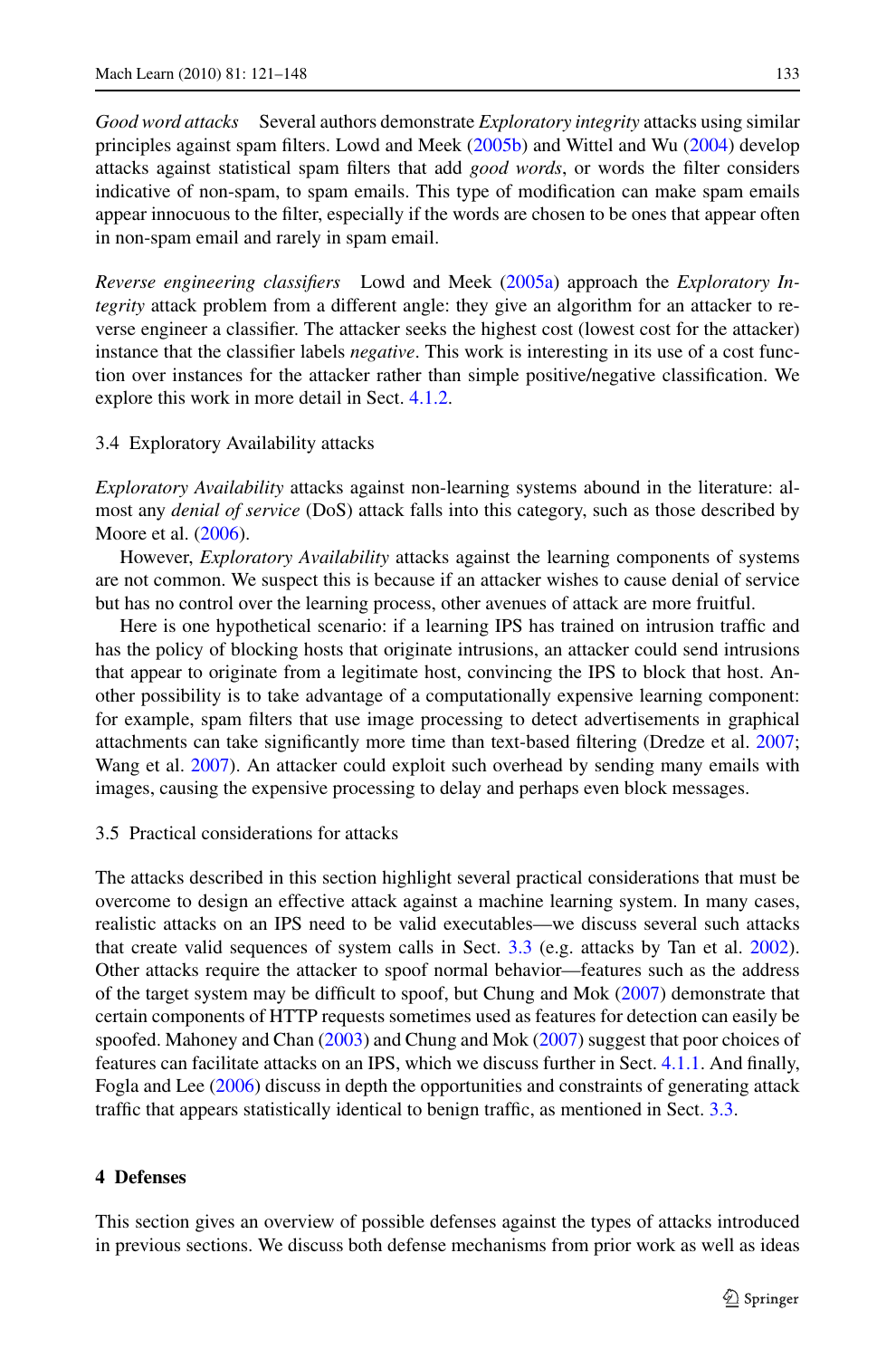<span id="page-13-0"></span>for new defenses. The game between attacker and defender and the taxonomy that we introduce in Sect. [3](#page-9-0) provide a foundation on which to construct defense strategies against broad classes of attacks. We address *Exploratory* and *Causative* attacks separately; in Sect. [4.2.3](#page-16-0) we discuss the broader setting of an iterated game.

In all cases, defenses present a trade-off: changing the algorithms to make them more robust against (worst-case) attacks will generally make them *less* effective on average. Analyzing this trade-off is an important part of developing defenses.

#### 4.1 Defending against Exploratory attacks

*Exploratory* attacks do not corrupt the training data but attempt to find vulnerabilities in the learned hypothesis. When producing the evaluation distribution, the attacker attempts to construct an *unfavorable evaluation distribution* concentrating probability mass on highcost instances; in other words, the attacker's procedure  $A<sub>E</sub>$  tries to construct an evaluation distribution  $\mathbb{P}_E$  on which the learner predicts poorly (violating stationarity) and the cost computed in the last step of the *Exploratory* game is high. This section examines defender strategies that make it difficult for the attacker to construct such a distribution.

<span id="page-13-2"></span>In the *Exploratory* game, the defender makes a move before observing contaminated data. The defender can impede the attacker's ability to reverse engineer the classifier by limiting access to information about the training procedure and data. With less information, *AE* has difficulty producing an unfavorable evaluation distribution. Nonetheless, even with incomplete information, the attacker may be able to construct an unfavorable evaluation distribution using a combination of *prior knowledge* and *probing*.

## *4.1.1 Defenses against attacks without probing*

<span id="page-13-1"></span>Part of our security analysis involves identifying aspects of the system that should be kept secret. In securing a learner, we limit information to make it difficult for an attacker to conduct an attack.

*Training data* Preventing the attacker from knowing the training data limits the attacker's ability to reconstruct internal states of the classifier. There is a tension between collecting training data that fairly represents the real world instances and keeping all aspects of that data secret. In most situations, it is difficult to use completely secret training data, though the attacker may have only partial information about its distribution.

*Feature selection* We can harden classifiers against attack through attention to features in the feature selection and learning steps (which are both internal steps of the defender's hypothesis selection procedure *H*). Feature selection is the process of choosing a *feature map* that transforms raw measurements into the feature space used by the learning algorithm. In the learning step, the learning algorithm builds its model or signature using particular features from the map's feature space; this *choice of features* for the model or signature is also sometimes referred to as feature selection, though we consider it to be part of the learning process, after the feature map has been established. For example, one feature map for email message bodies might transform each token to a Boolean feature indicating its presence; another map might specify a real-valued feature indicating the relative frequency of each word in the message compared to its frequency in natural language; yet another map might count sequences of *n* characters and specify an integer feature for each character *n*-gram indicating how many times it appears. In each of these cases, a learner will construct a model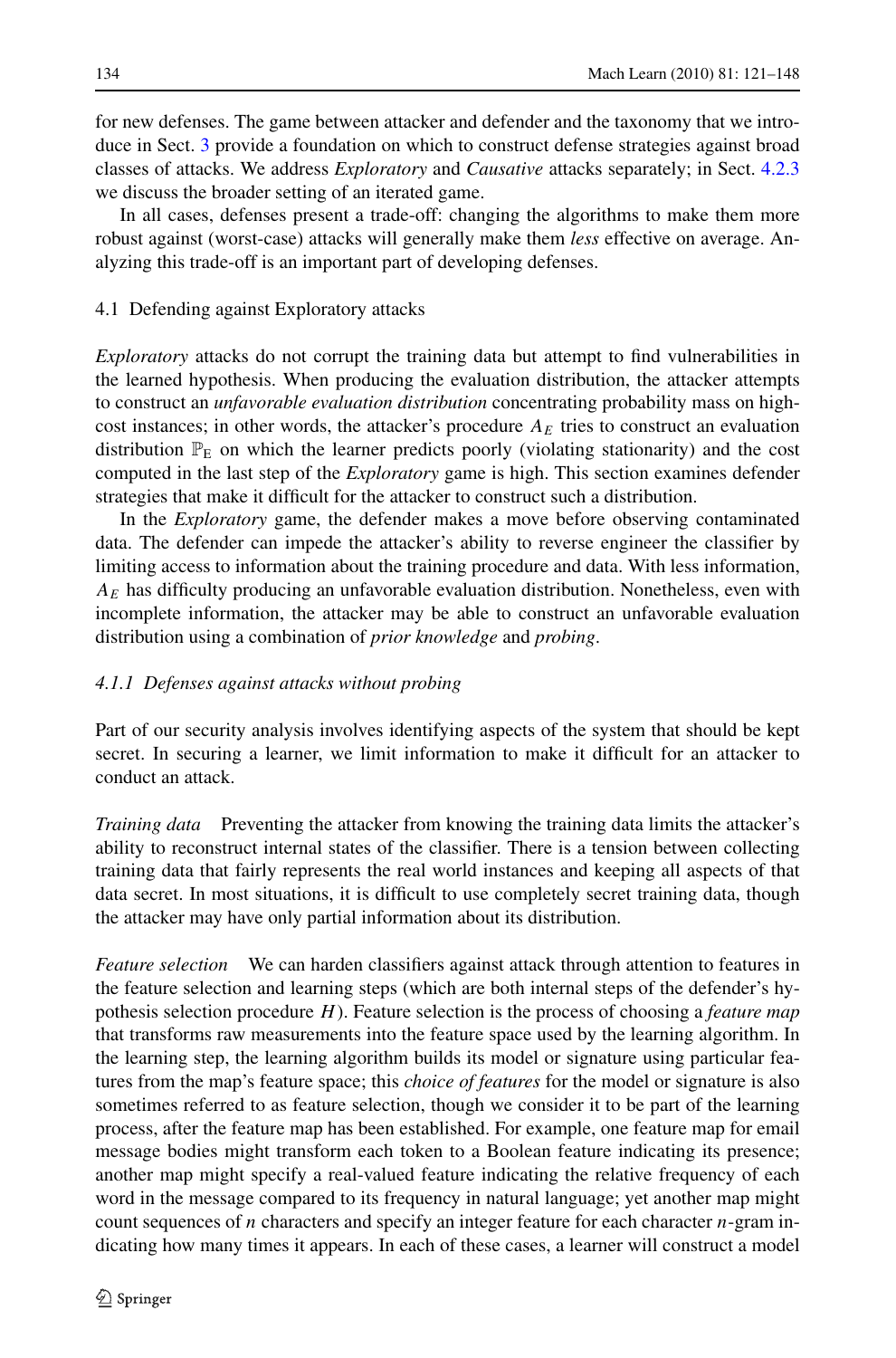or signature that uses certain features (tokens present or absent; relative frequency of words present; character *n*-gram counts) to decide whether an instance is benign or malicious.

Obfuscation of spam-indicating words (an attack on the feature set) is a common *Targeted Exploratory Integrity* attack. Sculley et al. ([2006\)](#page-26-16) use inexact string matching in feature selection to defeat obfuscations of words in spam emails. They choose a feature map based on character subsequences that are robust to character addition, deletion, and substitution.

Globerson and Roweis ([2006\)](#page-26-17) present a feature-based learning defense for the *feature deletion* exploratory attack on the evaluation data **E**. In feature deletion, features present in the training data, and perhaps highly predictive of an instance's class, are removed from the evaluation data by the attacker. For example, words present in training emails may not occur in evaluation messages, and network packets in training data may contain values for optional fields that are missing from future traffic. Globerson and Roweis formulate a modified support vector machine classifier that is robust in its choice of features against deletion of high-value features.

One particularly important consideration when the learner builds its model or signature is to ensure that the learner uses features related to the intrusion itself. In their study of the DARPA/Lincoln Laboratory IDS evaluation dataset, Mahoney and Chan [\(2003](#page-26-15)) demonstrate that spurious artifacts in training data can cause an IDS to learn to distinguish normal from intrusion traffic based on those artifacts rather than relevant features. Ensuring that the learner builds a model from features that describe the fundamental differences between malicious and benign instances should mitigate the effects of mimicry attacks (Sect. [3.3\)](#page-11-0) and red herring attacks (Sect. [3.1\)](#page-9-1).

Using spurious features in constructing a model or signature is especially problematic in cases where any given intrusion attempt may cause harm only probabilistically or depending on some internal state of the victim's system. If the features relevant to the intrusion are consistent for some set of instances but the actual cost of those instances varies widely, then a learner risks attributing the variation to other nonessential features.

*Hypothesis space/learning procedures* A complex hypothesis space may make it difficult for the attacker to infer precise information about the learned hypothesis. However, hypothesis complexity must be balanced with capacity to generalize, such as through regularization.

Wang et al. ([2006\)](#page-27-2) present *Anagram*, an anomaly detection system using *n-gram* models of bytes to detect intrusions. They incorporate two techniques to defeat *Exploratory* attacks that mimic normal traffic (*mimicry attacks*): (1) they use high-order *n*-grams (with *n* typically between 3 and 7), which capture differences in intrusion traffic even when that traffic has been crafted to mimic normal traffic on the single-byte level; and (2) they randomize feature selection by randomly choosing several (possibly overlapping) subsequences of bytes in the packet and testing them separately, so the attack will fail unless the attacker makes not only the whole packet but also any subsequence mimic normal traffic.

Dalvi et al. [\(2004](#page-26-18)) develop a cost-sensitive game-theoretic classification defense to counter *Exploratory Integrity* attacks. In their model, the attacker can alter natural instance features in  $A_E$  but incurs a known cost for each change. The defender can measure each feature at a different known cost. Each has a known cost function over classification/true label pairs. The classifier  $H$  is a cost-sensitive naive Bayes learner that classifies instances to minimize its expected cost, while the attacker modifies features to minimize its own expected cost. Their defense constructs an adversary-aware classifier by altering the likelihood function of the learner to anticipate the attacker's changes. They adjust the likelihood that an instance is malicious by considering that the observed instance may be the result of an attacker's optimal transformation of another instance. This defense relies on two assumptions: (1) the defender's strategy is a step ahead of the attacker's strategy (in other words,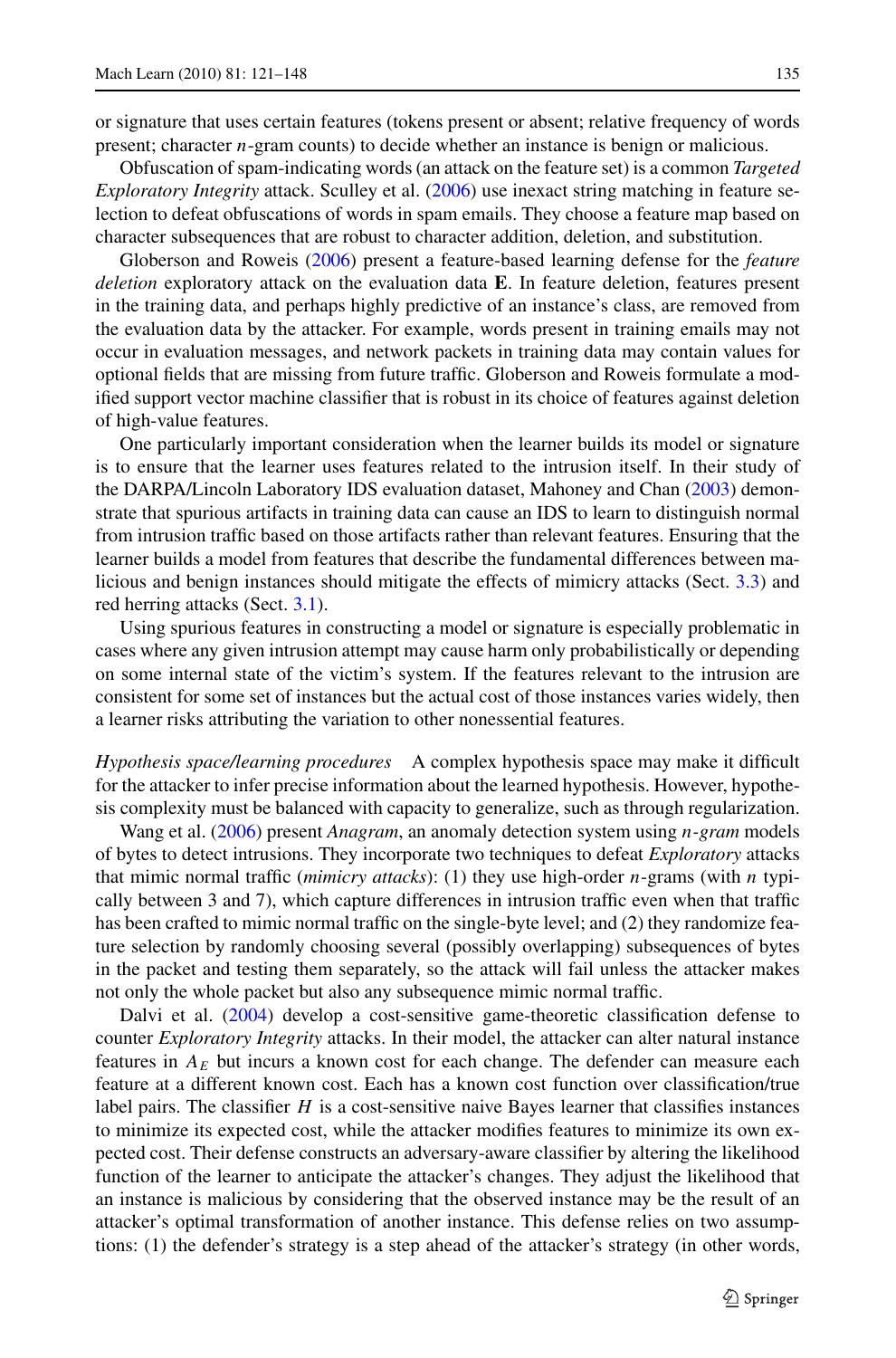<span id="page-15-1"></span>their game differs from ours in that the attacker's procedure  $A<sub>E</sub>$  cannot take  $f$  into account), and (2) the attacker plays optimally against the original cost-sensitive classifier. It is worth noting that while their approach defends against optimal attacks, it doesn't account for nonoptimal attacks. For example, if the attacker doesn't modify any data, the adversary-aware classifier misclassifies some instances that the original classifier correctly classifies.

# *4.1.2 Defenses against probing attacks*

The ability for  $A_E$  to query a classifier gives an attacker powerful additional attack options.

*Analysis of reverse engineering* Lowd and Meek ([2005a\)](#page-26-8) observe that the attacker need not model the classifier explicitly, but only find lowest-attacker-cost instances as in the Dalvi et al. setting. They formalize a notion of reverse engineering as the *adversarial classifier reverse engineering* (ACRE) problem. Given an attacker cost function, they analyze the complexity of finding a lowest-attacker-cost instance that the classifier labels as negative. They assume no general knowledge of training data, though the attacker does know the feature space and also must have one positive example and one negative example. A classifier is *ACRE-learnable* if there exists a polynomial-query algorithm that finds a lowest-attackercost negative instance. They show that linear classifiers are ACRE-learnable with linear attacker cost functions and some other minor restrictions.

The ACRE-learning problem provides a means of qualifying how difficult it is to use queries to reverse engineer a classifier from a particular hypothesis class using a particular feature space. We now suggest defense techniques that can increase the difficulty of reverse engineering a learner.

*Randomization* A randomized hypothesis may decrease the value of feedback to an attacker. Instead of choosing a hypothesis  $f: \mathcal{X} \to \{0, 1\}$ , we generalize to hypotheses that predict a real value on [0*,* 1]. This generalized hypothesis returns a probability of classifying *x* as 1. By randomizing, the expected performance of the hypothesis may decrease on regular data drawn from a non-adversarial distribution, but it also may decrease the value of the queries for the attacker.

Randomization in this fashion does not reduce the information available in principle to the attacker, but merely requires more work from the attacker for the information. It is likely that this defense is appropriate in only a small number of scenarios.

*Limiting/misleading feedback* Another potential defense is to limit the feedback given to an attacker. For example, common techniques in the spam domain include eliminating bounce emails, remote image loading, and other potential feedback channels. It is impossible to remove all feedback channels; however, limiting feedback increases work for the attacker. In some settings, it may be possible to mislead the attacker by sending fraudulent feedback.

<span id="page-15-0"></span>Actively misleading the attacker by fabricating feedback suggests an interesting battle of information between attacker and defender. In some scenarios the defender may be able to give the attacker no information via feedback, and in others the defender may even be able to return feedback that causes the attacker to come to incorrect conclusions.

4.2 Defending against Causative attacks

In *Causative* attacks, the attacker has a degree of control over not only the evaluation distribution but also the training distribution. Therefore the learning procedures we consider must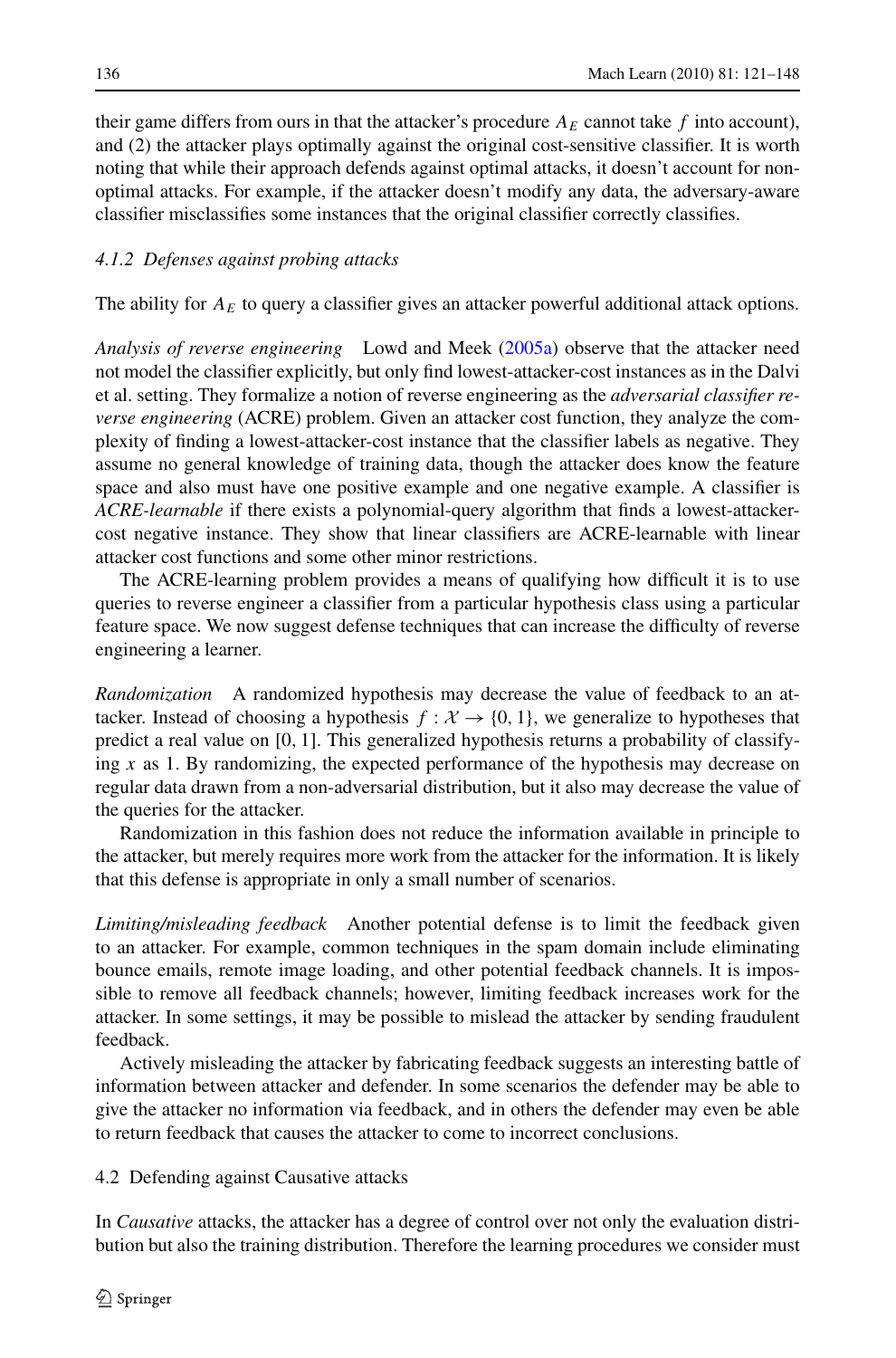<span id="page-16-1"></span>be resilient against contaminated training data, as well as to the evaluation considerations discussed in Sect. [4.1](#page-13-0).

Two general strategies for defense are to remove malicious data from the training set and to harden the learning algorithm against malicious training data. We first present one method of our own for the former and then describe two approaches to the latter that appear in the literature.

# *4.2.1 The RONI defense*

We propose the *Reject On Negative Impact* (*RONI*) *defense*, a technique that measures the empirical effect of each training instance and eliminates from training those points that have a substantial negative impact on classification accuracy. To determine whether a candidate training instance is malicious or not, we can train a classifier on a base training set, then add the candidate instance to our training set and train a second classifier. We apply both classifiers to a *quiz set* of instances with known labels, measuring the difference in accuracy between the two. If adding the candidate instance to our training set causes the resulting classifier to produce substantially more classification errors, we reject the instance as detrimental in its effect.

We refine and explore the RONI defense experimentally in Sect. [5.3.](#page-21-0)

#### *4.2.2 Robustness*

The field of Robust Statistics explores procedures that limit the impact of a small fraction of deviant (adversarial) training data. In the setting of Robust Statistics, it is assumed that the bulk of the data is generated from a known model, but a fraction of the data comes from an unknown model—to bound the effect of this unknown source it is assumed to be adversarial. There are a number of measures of a procedure's robustness: the *breakdown point* is the level of contamination required for the attacker to arbitrarily manipulate the procedure and the *influence function* measures the impact of contamination on the procedure. Robustness measures can be used to assess the susceptibility of an existing system and to suggest alternatives that reduce or eliminate the vulnerability. Ideally one would like to use a procedure with a high breakdown point and a bounded influence function. In this way, these measures can be used to compare candidate procedures and to design procedures *H* that are optimally robust against adversarial contamination of the training data. For a full treatment, see the books by Huber [\(1981](#page-26-19)), Hampel et al. [\(1986](#page-26-20)), and Maronna et al. ([2006](#page-26-21)).

<span id="page-16-0"></span>Recent research has highlighted the importance of robust procedures in security and learning tasks. Wagner ([2004\)](#page-26-22) observes that common sensor net aggregation procedures, such as computing a mean, are not robust to adversarial point contamination, and he identifies robust replacements. Christmann and Steinwart ([2004\)](#page-25-3) study robustness for a general family of learning methods. Their results suggest that certain commonly used loss functions, along with proper regularization, lead to robust procedures with a bounded influence function. These results suggest such procedures have desirable properties for secure learning.

#### *4.2.3 Online prediction with experts*

Another approach to combatting *Causative* attacks is to dynamically adapt to the data in an online fashion. In this setting, we allow for the attacker to potentially have arbitrary control of the training data, but instead of attempting to learn on this arbitrarily corrupted data, the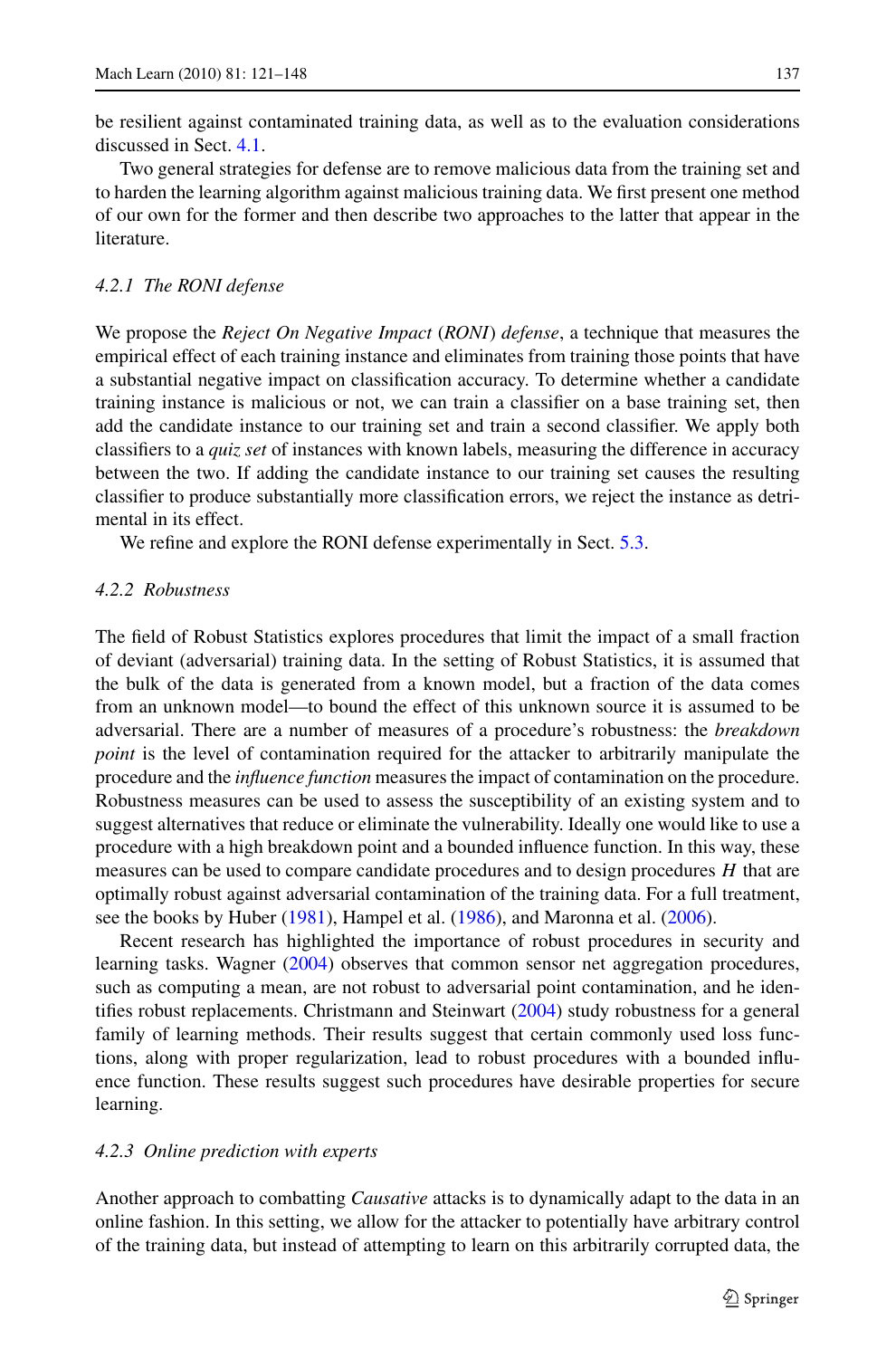online learner attempts to optimize with respect to a set of *experts*. For instance, the experts may be a set of classifiers each designed to provide different security properties. The experts provide advice (predictions) to the defender who forms a composite classifier that weighs the advice based on each experts past performance and thus produces a composite prediction. We make no assumption about how the experts form their advice or about their performance. However, rather than evaluating the cost of the composite classifier's predictions directly, we instead compare the cost incurred by the composite classifier relative to the cost of the best expert in hindsight; that is, we compute the *regret* the composite classifier has for not heeding the advice of the best expert. In designing strategies that optimize regret, the composite classifiers for these *online* games create a moving target and force the attacker to construct attacks that succeed against a set of experts rather than a single one.

In this setting, the learner forms a prediction from the *M* expert predictions and adapts the hypothesis based on their performance during *K* repetitions. At each step *k* of the game, the defender receives a prediction  $g_m^{(k)}$  from each expert; this may be based on the data but we make no assumptions about its behavior. More formally, the *k*-th round of the expert-based prediction game is:

- 1. **Defender** Update function  $h^{(k)} : \mathcal{Y}^M \to \mathcal{Y}$
- 2. **Attacker** Choose distribution  $\mathbb{P}^{(k)}$
- 3. Evaluation:
	- Sample an instance  $(x^{(k)}, y^{(k)})$  ∼  $\mathbb{P}^{(k)}$
	- Compute expert advice  ${g_m^{(k)}}_{m=1}^M$
	- $-P_{\text{redict}} \hat{y}^{(k)} = h^{(k)}(g_1^{(k)}, \ldots, g_M^{(k)})$
	- $-$  Assess cost  $C(x^{(k)}, \hat{y}^{(k)}, y^{(k)})$

This game has a slightly different structure from the games we present in Sect. [2.4—](#page-8-0)here the defender chooses one strategy at the beginning of the game and then in each iteration updates the function  $h^{(k)}$  according to that strategy. The attacker, however, may select a new strategy at each iteration.

The setting of online expert-based prediction splits risk minimization into two subproblems: (1) minimizing the average loss of each expert and (2) minimizing the average *regret* the difference between the loss of our composite learner and the loss of the best overall expert in hindsight. The other defenses we have discussed approach the first problem. Online game theory addresses the second problem: the defender chooses a strategy for updating  $h^{(k)}$  to minimize regret based only on the expert's past performance. For certain variants of the game, there exist composite predictors whose regret is  $o(K)$ —that is, the average regret approaches 0 as the *K* increases. Thus, the composite learner can perform almost as well as the best expert without knowing ahead of time which expert is best. A full description of this setting and several results appear in Cesa-Bianchi and Lugosi ([2006\)](#page-25-4).

Importantly, the online prediction setting allows the defender to adapt to an adversary and forces the adversary to design attack strategies that succeed against an entire set of experts (each of which can have its own security design considerations). Thus, we can incorporate several classifiers with desirable security properties into a composite approach. Moreover, if a particular attack is succeeding, we can design a new expert against the identified vulnerability and add it to our set of experts to patch the exploit. This makes online prediction well-suited to the changing attack landscape.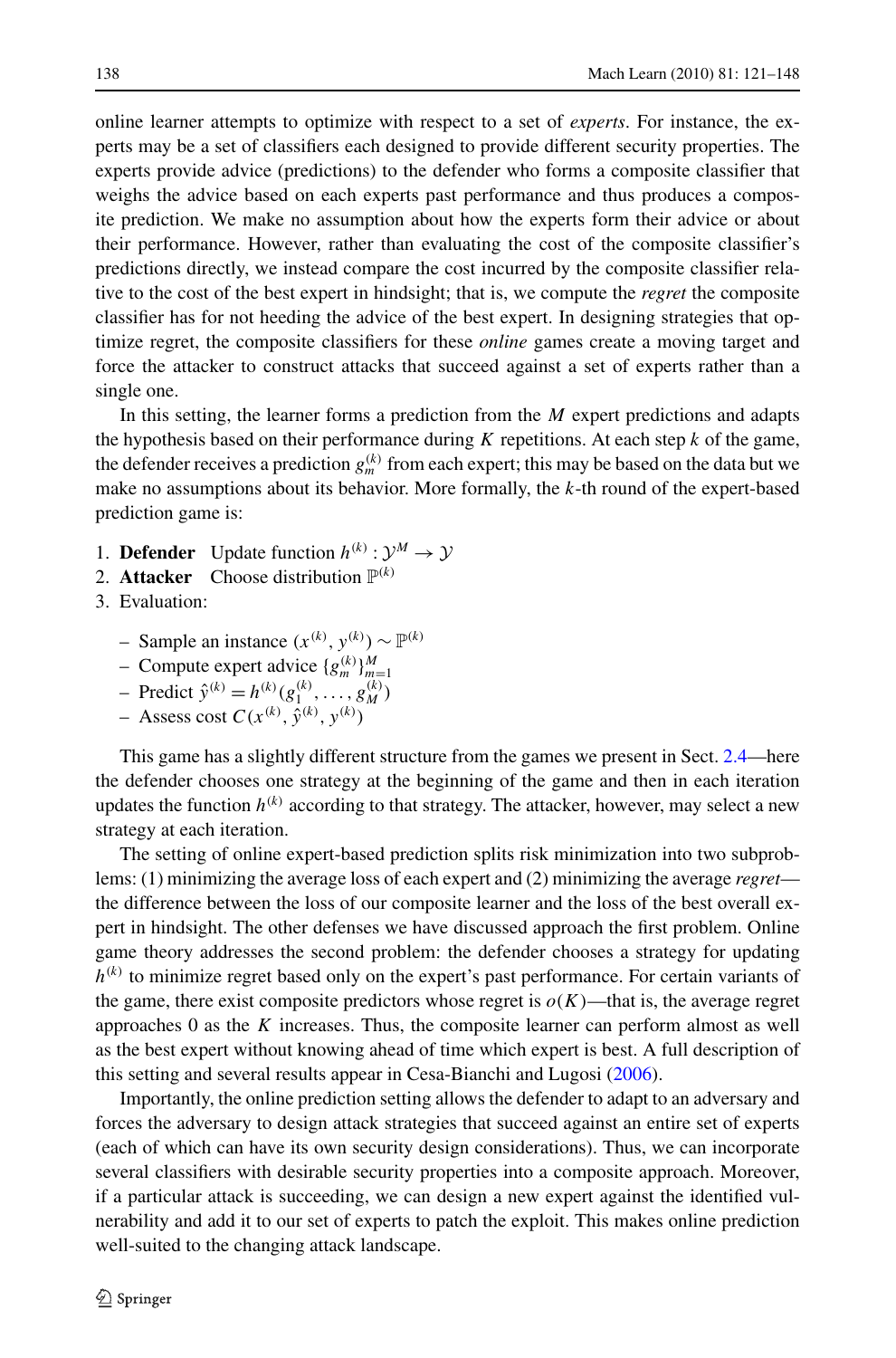# <span id="page-18-0"></span>**5 Case study: attacking SpamBayes**

We have put our framework to use studying attacks against the SpamBayes statistical spam filter (Nelson et al. [2008\)](#page-26-4). Here we review that work and demonstrate how our framework informs and structures the analysis.

<span id="page-18-2"></span>SpamBayes is a content-based statistical spam filter that classifies email using token counts in a model proposed by Robinson ([2003\)](#page-26-23) and inspired by Graham [\(2002](#page-26-24)). Meyer and Whateley [\(2004](#page-26-25)) describe the system in detail. SpamBayes computes a score for each token in the training corpus; this score is similar to a smoothed estimate of the posterior probability that an email containing that token is spam. Each token's score is an estimator of the conditional likelihood that a message is spam given that it contains the token.<sup>[2](#page-18-1)</sup> In terms of ([1\)](#page-2-0), the loss function  $\ell(\cdot, \cdot)$  takes the form of the logarithm of the posterior probability for a binomial model, the regularization term  $\rho(\cdot)$  takes the form of the logarithm of a prior probability using a beta prior to smooth the estimate, and  $\lambda = 1$  is the regularizer's weight. The filter computes a message's spam score by assuming token scores are independent and applying Fisher's method for combining significance tests (Fisher [1948](#page-26-26)). The message score is compared against two thresholds to select the label *spam*, *ham* (non-spam), or *unsure*.

#### 5.1 Causative Availability attacks on SpamBayes

In analyzing the vulnerabilities of SpamBayes, we are motivated by our taxonomy of attacks. Known attacks that spammers use against deployed spam filters tend to be *Exploratory Integrity* attacks: either they obfuscate the especially spam-like content of a spam email or they include content not indicative of spam. Both tactics aim to get the modified message into the victim's inbox. This category of attack has been studied in detail in the literature (Lowd and Meek [2005a,](#page-26-8) [2005b](#page-26-7); Wittel and Wu [2004;](#page-27-0) Dalvi et al. [2004](#page-26-18)). However, we find the study of *Causative* attacks more compelling because they are unique to machine learning systems and potentially more harmful.

In particular, a *Causative Availability* attack can create a powerful denial of service. For example, if a spammer causes enough legitimate messages to be filtered away by the user's spam filter, the user is likely to disable the filter and therefore see the spammer's advertisements. As another example, an unscrupulous business owner may wish to use spam filter denial of service to prevent a competitor from receiving email orders from potential customers. In this section, we present two novel *Causative Availability* attacks against SpamBayes: the *dictionary* attack is *Indiscriminate* and the *focused* attack is *Targeted*.

We consider an attacker with the following capabilities. We allow the attacker's procedures  $A_T$  and  $A_E$  to craft email messages with arbitrary message bodies but realistically limited control over the headers. Because we limit our study to *Availability* attacks, we assume that all malicious messages generated by *AT* are labeled as *spam* when included in the training set **X**; if we allow the attacker to create *ham*-labeled training messages then *Integrity* attacks become easier, but the advantage for *Availability* attacks is small.

<span id="page-18-1"></span>*Dictionary attack* Our first attack is an *Indiscriminate* attack—the attacker wants to cause a large number of false positives so that the user loses confidence in the filter and must manually sort through spam and ham emails. There are three variants of this attack. In the first, the attacker maximizes the expected spam score of any future message in an *optimal*

 $^{2}$ The estimator used by Meyer and Whateley ([2004](#page-26-25)) for conditional likelihood deviates slightly from a traditional maximum likelihood estimator.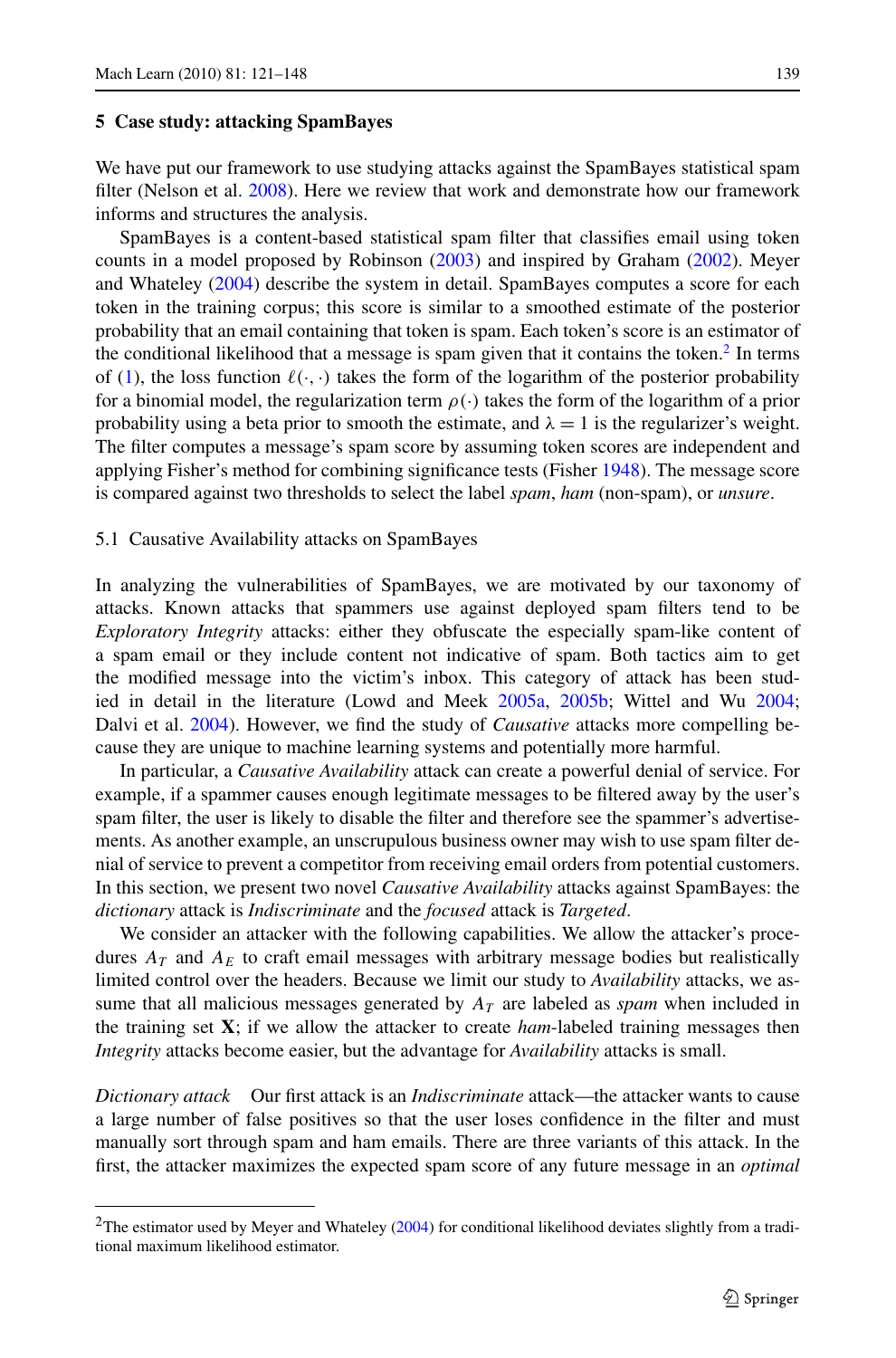attack by simply including *all possible tokens* (words, symbols, misspellings, etc.) in attack emails, causing SpamBayes to learn that all tokens are indicative of spam. In practice this optimal attack is intractable, but we approximate its effect by using a large set of common words such as a dictionary—hence these are *dictionary attacks*. The two other variants of the dictionary attack use the *Aspell* dictionary and a dictionary compiled from the most common tokens observed in a *Usenet* corpus.

*Focused attack* Our second attack is a *Targeted* attack—the attacker has some knowledge of a specific legitimate email to target. If the attacker has exact knowledge of the target email, placing all of its tokens in attack emails produces an optimal attack. Realistically, the attacker has partial knowledge about the target email and can guess only some of its tokens to include in attack emails. We model this knowledge by letting the attacker probabilistically guess tokens from the target email. This is the *focused attack*.

# 5.2 Experiments with SpamBayes

We have constructed *Causative Availability* attacks on SpamBayes; here we summarize results of our attack experiments, described in full in our earlier paper (Nelson et al. [2008\)](#page-26-4). We use the Text Retrieval Conference (TREC) 2005 spam corpus (Cormack and Lynam [2005](#page-25-5)), which is based on the Enron email corpus (Klimt and Yang [2004](#page-26-27)) and contains 92,189 emails (52,790 spam and 39,399 ham). From this dataset, we construct sample inboxes and measure the effect of injecting our attacks into them.

Figure [1](#page-19-0) shows the average effect of our dictionary and focused attacks. In both graphs, the *x*-axis is the contamination percent of the training set. For the dictionary attacks, the *y*-axis is the percent of test ham messages misclassified. For the focused attack, the *y*-axis is the percent misclassification of the *target* message, averaged over 200 random target messages. Although the graphs do not include error bars, we observe that the variation is small.



<span id="page-19-0"></span>**Fig. 1** Effect of the dictionary and focused attacks. We plot percent of ham classified as *spam* (*dashed lines*) and as *unsure* or *spam* (*solid lines*) against percent of the training set contaminated. *Left*: Three dictionary attacks on an initial training set of 10,000 messages (50% spam). We show the optimal attack (*black*  $\triangle$ ), the Usenet dictionary attack ( $blue \Box$ ), and the Aspell dictionary attack (*green*  $\bigcirc$ ). *Right*: The average effect of 200 focused attacks on their targets when the attacker guesses each target token with 50% probability. The initial inbox contains 5000 emails (50% spam)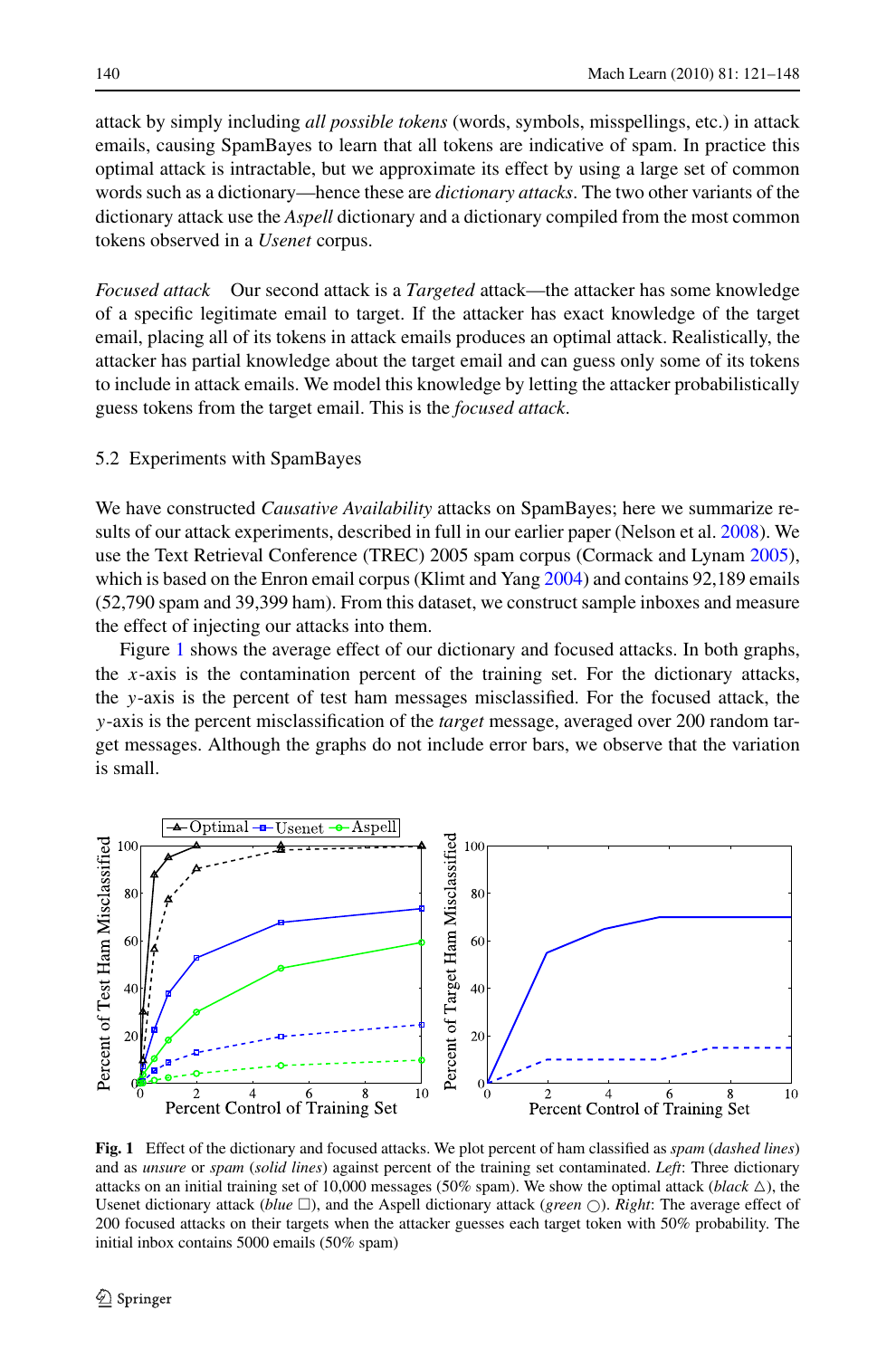

<span id="page-20-0"></span>**Fig. 2** Effect of the focused attack on three representative emails. Each point is a token. The *x*-axis is the token spam score before the attack (0 means ham and 1 means spam); the *y*-axis is the spam score after the attack. The *red*  $\times$ 's are tokens included in the attack and the *blue*  $\circ$ 's are tokens that were not in the attack. Histograms show the distribution of token scores before the attack (at *bottom*) and after the attack (at *right*)

The optimal attack quickly causes the filter to mislabel all legitimate emails as spam. The Usenet dictionary attack (90,000 top-ranked words from the Usenet corpus) causes significantly more misclassifications than the Aspell dictionary attack, since it contains common tokens, such as misspellings and slang terms, that are not present in an English dictionary. The focused attack (where each token in the target message is guessed with 50% probability) has an effect on its target comparable to the Usenet dictionary attack.

To better understand the results of the focused attack, we examine its effect on individual tokens. Each of the panels in Fig. [2](#page-20-0) represents the tokens from a single target email: the upper-left email is a ham message misclassified as *spam*, the upper-right email is a ham message misclassified as *unsure*, and the bottom-middle email is a ham message correctly classified as *ham*. Each point in the graph represents the before and after spam scores of a token. A point above the line  $y = x$  signifies that the token's score increases (becomes more indicative of spam) because of the attack and a point below the line signifies that the token's score decreases. The scores of tokens included in the attack messages typically increase significantly while those not included decrease slightly. The increase in score for included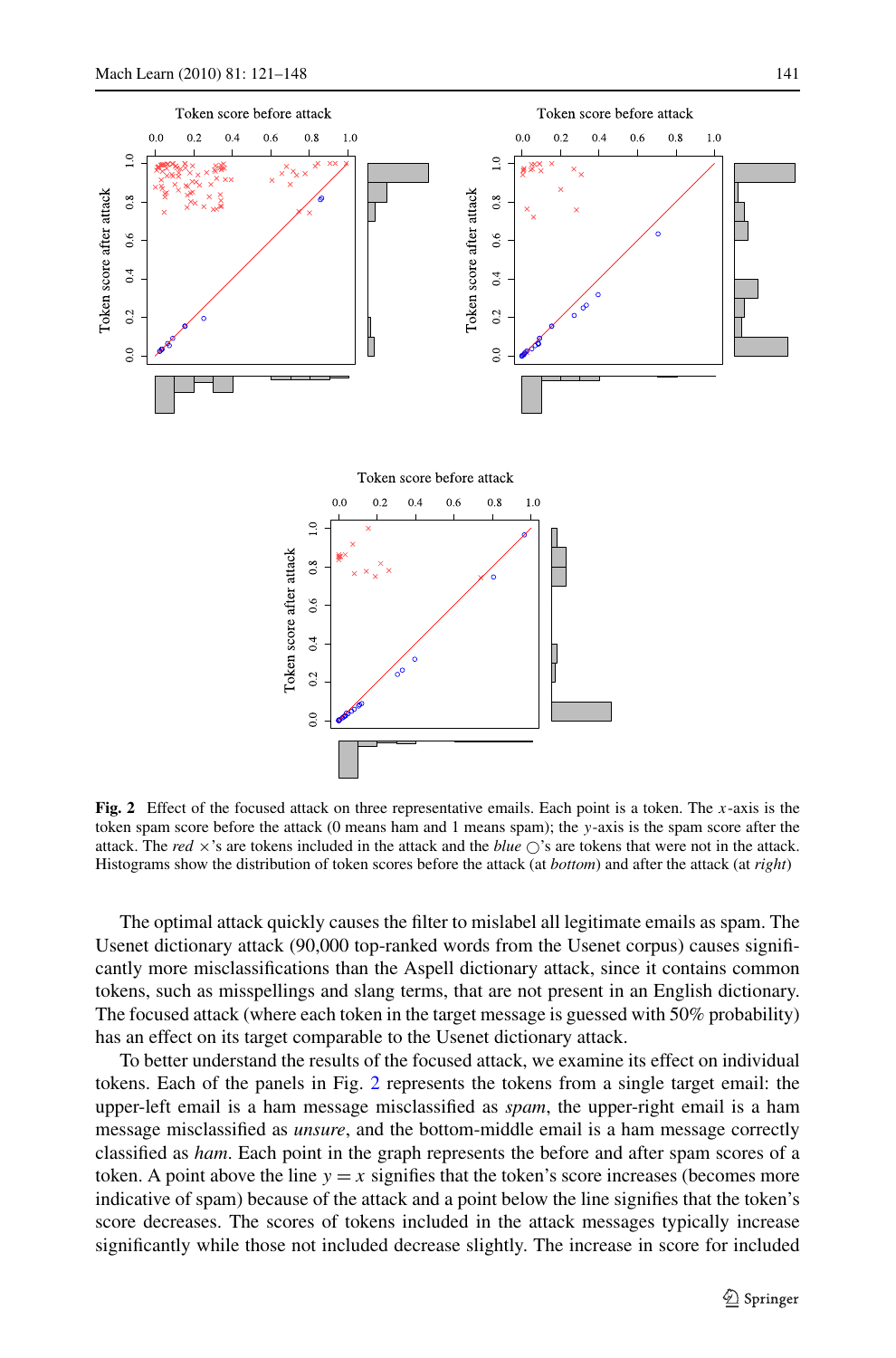<span id="page-21-0"></span>tokens is more significant than the decrease in score for excluded tokens, so the attack has substantial impact even when the attacker guesses only a fraction of the tokens.

All of our attacks require relatively few attack emails to significantly degrade Spam-Bayes's accuracy; even the 10% false positive rate induced by the Aspell dictionary attack renders a spam filter unusable.

#### 5.3 The Reject On Negative Impact (RONI) defense

In Sect. [4.2.1](#page-16-1), we mention the possibility of the Reject On Negative Impact (RONI) defense. As we stated in that section, the RONI defense measures the empirical effect of each training instance and eliminates from training those points that have a substantial negative impact on classification accuracy. To determine whether a candidate training instance is malicious or not, we can train a classifier on a base training set, then add the candidate instance to our training set and train a second classifier. We apply both classifiers to a *quiz set* of instances with known labels, measuring the difference in accuracy between the two. If adding the candidate instance to our training set causes the resulting classifier to produce substantially more classification errors, we reject the instance as detrimental in its effect. In this section we describe the RONI defense in greater detail and discuss our experimental results.

We assume we are given an initial training set  $X$  and a set  $Z$  of additional candidate training points. We evaluate the points in **Z** as follows: first we set aside a *calibration set* **C**, which is a randomly chosen subset of **X**. Then using the remaining portion of **X**, we sample a number of independent and potentially overlapping training/quiz set pairs  $(T_i, Q_i)$ , where the points within a pair of sets are sampled without replacement. To assess the impact (empirical effect) of a data point  $(x, y) \in \mathbb{Z}$ , for each pair of sets  $(\mathbf{T}_i, \mathbf{Q}_i)$  we construct a *before* classifier  $f_i$  trained on  $\mathbf{T}_i$  and an *after* classifier  $\hat{f}_i$  trained on  $\mathbf{T}_i + (x, y)$ . Our RONI defense then compares the classification accuracy of  $f_i$  and  $\hat{f}_i$  on the quiz set  $\mathbf{Q}_i$ , using the change in true positives and true negatives caused by adding  $(x, y)$  to  $\mathbf{T}_i$ . If either change is significantly negative when averaged over training/quiz set pairs, we consider  $(x, y)$  to be detrimental, so it should not be added to **X**. To determine the significance of a change, we compare the shift in accuracy to the average shift caused by points in the calibration set **C**. Each point in **C** is evaluated in a way analogous to evaluation of the points in **Z**. We compute the median and standard deviation of their true positive and true negative changes, and we use the third standard deviation below the median as our significance threshold.

For our experiments with the RONI defense, we again sample inboxes from the TREC 2005 spam corpus. In this assessment, we use 20-fold cross validation to get an initial training inbox **X** of about 1000 messages (50% spam) and a test set **E** of about 50 messages. We also sample a separate set **Z** of 1000 additional messages from the TREC corpus to test as a baseline. In each fold of cross validation, we run five separate trials of the RONI defense. For each trial, we use a calibration set of 25 ham and 25 spam messages, and we sample three training/quiz set pairs of 100 training and 100 quiz messages from the remaining 950 messages. We train two classifiers on each training set for each message in **Z**, one with and one without the message, measuring performance on the corresponding quiz set and comparing it to the magnitude of change measured from the calibration set.

We perform the RONI defense evaluation for each message in **Z** as just described to see the effect on non-attack emails. We find that the RONI defense (incorrectly) rejects an average of 2*.*8% of the ham and 3*.*1% of the spam from **Z**. To evaluate the performance of the post-RONI defense filter, we train a classifier on all messages in **Z** and a second classifier on the messages in **Z** not rejected by the RONI defense. When trained on all 1000 messages, the resulting filter correctly classifies 97% of ham and 80% of the spam. After removing the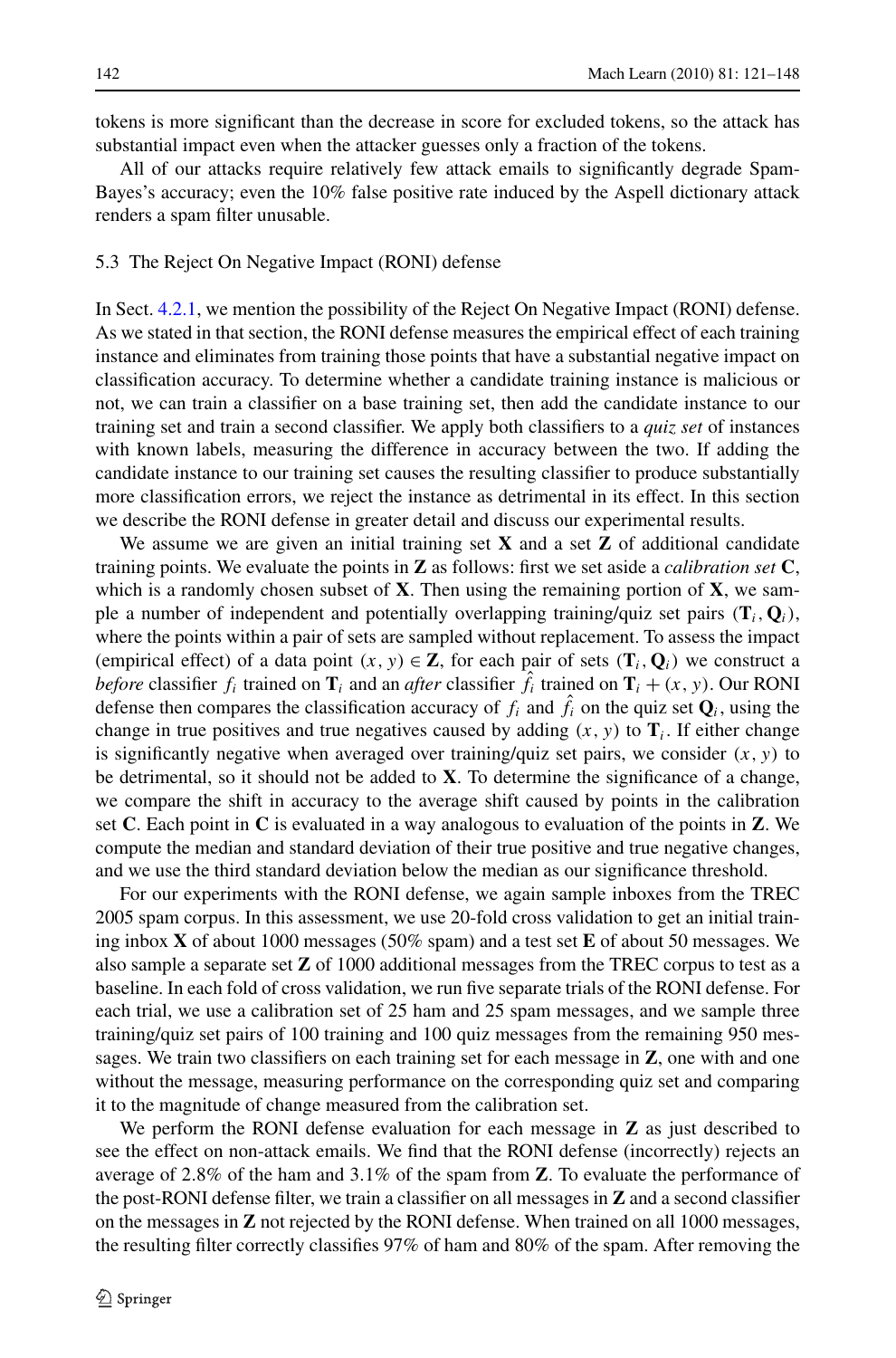<span id="page-22-0"></span>**Table 4** Effect of the RONI defense on the accuracy of SpamBayes in the absence of attacks. Each confusion matrix shows the breakdown of SpamBayes's predicted labels for both ham and spam messages. Left: The average performance of SpamBayes on training inboxes of about 1,000 messages (50% spam). Right: The average performance of SpamBayes after the training inbox is censored using the RONI defense. On average, the RONI defense removes 2*.*8% of ham and 3*.*1% of spam from the training sets. (Numbers may not add up to 100% because of rounding error)

| Before the RONI defense |      |                        |         |         | After the RONI defense |      |                 |      |         |
|-------------------------|------|------------------------|---------|---------|------------------------|------|-----------------|------|---------|
|                         |      | <b>Predicted Label</b> |         |         |                        |      | Predicted Label |      |         |
|                         |      | ham                    | spam    | unsure  |                        |      | ham             | spam | unsure  |
| True Label              | ham  | 97%                    | $0.0\%$ | $2.5\%$ | True Label             | ham  | 95%             | 0.3% | $4.6\%$ |
|                         | spam | 2.6%                   | 80%     | 18%     |                        | spam | $2.0\%$         | 87%  | 11%     |

messages rejected by the RONI defense and training from scratch, the resulting filter still correctly classifies 95% of ham and 87% of the spam. The overall effect of the RONI defense on classification accuracy is shown in Table [4](#page-22-0).

Since the RONI defense is removing non-attack emails in this test, and therefore removing potentially useful information from the training data, we expect classification accuracy to be hurt. It is interesting to see that test performance on spam actually improves after removing some emails from the training set. This result seems to indicate that some non-attack emails confuse the filter more than they help when used in training, perhaps because they happen naturally to fit some of the characteristics that attackers use in emails.

Next we evaluate the performance of the RONI defense where **Z** instead consists of attack emails from the attacks described earlier in Sect. [5.1.](#page-18-2) The RONI defense rejects every single dictionary attack from any of the dictionaries (optimal, Aspell, and Usenet). In fact, the degree of change in misclassification rates for each dictionary message is greater than five standard deviations from the median, suggesting that these attacks are easily eliminated with only minor impact on the performance of our filter. See Table [5.](#page-23-0)

A similar experiment with attack emails from the focused attack shows that the RONI defense is much less effective against focused attack messages. The likely explanation is simple: the dictionary attack broadly affects many different messages with its wide scope of tokens, so its consequences are likely to be seen in our quiz sets. However, the focused attack is targeted at a single *future* email, which may not bear any significant similarity to the messages in the quiz sets. However, as the fraction of tokens correctly guessed by the attacker increases, the RONI defense identifies increasingly many attack messages: only 7% are removed when the attacker guesses 10% of the tokens but 25% of the attacks are removed when the attacker guesses 100% of the tokens. This is likely due to the fact that with more correctly guessed tokens, the overlap with other messages increases sufficiently to trigger the RONI defense more frequently. However, the attack is still successful in spite of the increased number of detections. See Table [6.](#page-23-1)

The RONI defense is a successful mechanism that thwarts a broad range of dictionary attacks—or more generally *Indiscriminate Causative Availability* attacks. However, the RONI defense also has costs. First, as we show above, this defense yields a slight decrease in ham classification (from 98% to 95%). Second, the RONI defense requires a substantial amount of computation—testing each message in **Z** requires us to train and compare the performance of several classifiers. Each new training message must be added to each of the training sets  $\mathbf{T}_i$  and the resulting new classifiers must be reevaluated on the quiz sets  $\mathbf{Q}_i$ . Thus, to add a single message to a classifier, we must first add it to several smaller classifiers (in our case five) then evaluate a set of messages for each (in our case 100 messages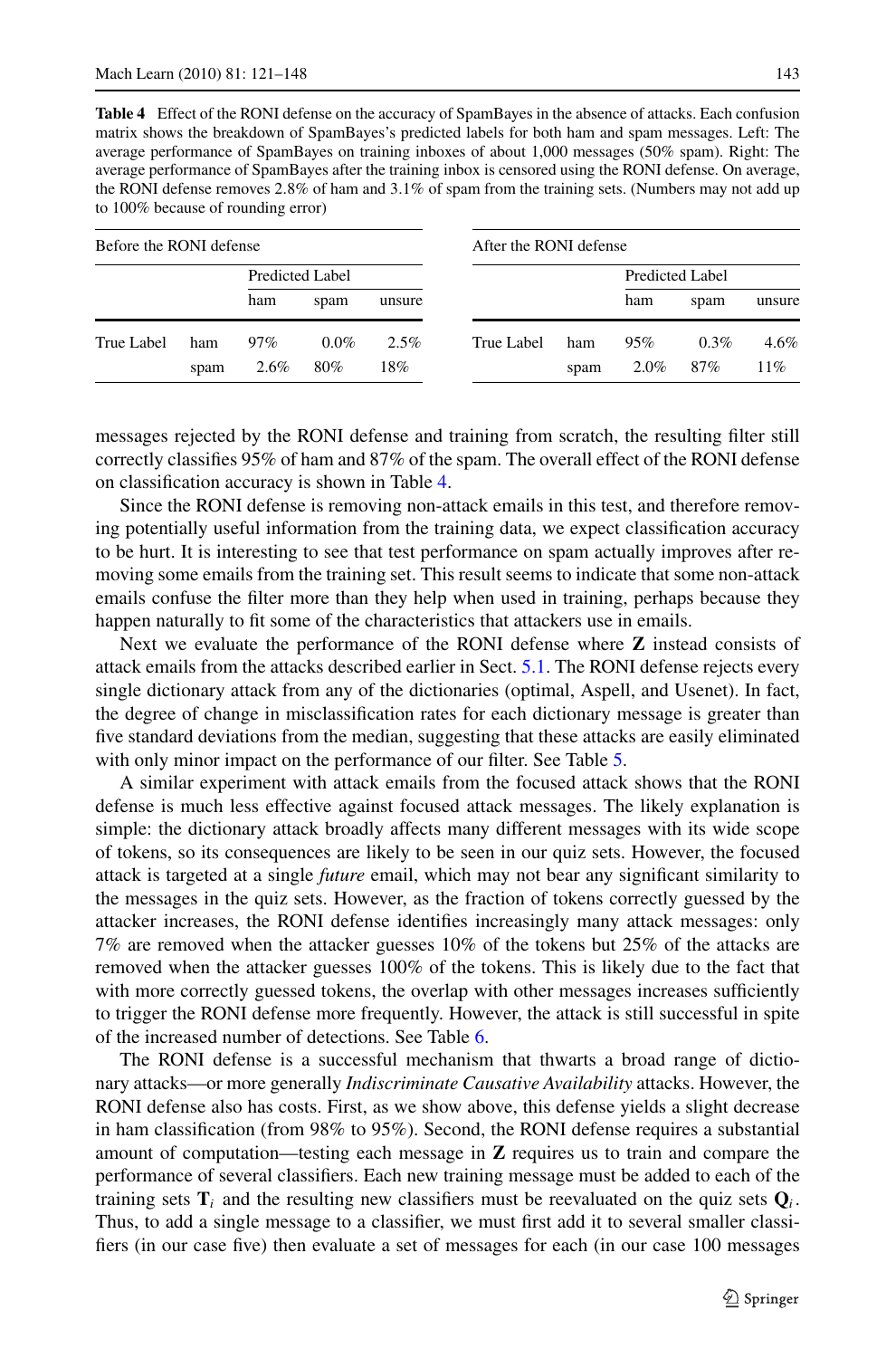<span id="page-23-0"></span>Table 5 We apply the RONI defense to dictionary attacks with 1% contamination of training inboxes of about 1,000 messages (50% spam) each. Left: The average effect of optimal, Usenet, and Aspell attacks on the SpamBayes filter's classification accuracy. The confusion matrix shows the breakdown of SpamBayes's predicted labels for both ham and spam messages after the filter is contaminated by each dictionary attack. Right: The average effect of the dictionary attacks on their targets after application of the RONI defense. By using the RONI defense, all of these dictionary attacks are caught and removed from the training set, which dramatically improves the accuracy of the filter

| Dictionary Attacks (Before the RONI defense) |      |                 |      |         | Dictionary Attacks (After the RONI defense) |      |                 |      |         |
|----------------------------------------------|------|-----------------|------|---------|---------------------------------------------|------|-----------------|------|---------|
|                                              |      | Predicted Label |      |         |                                             |      | Predicted Label |      |         |
|                                              |      | ham             | spam | unsure  |                                             |      | ham             | spam | unsure  |
| Optimal                                      |      |                 |      |         | Optimal                                     |      |                 |      |         |
| True Label                                   | ham  | 4.6%            | 83%  | 12%     | True Label                                  | ham  | 95%             | 0.3% | $4.6\%$ |
|                                              | spam | $0.0\%$         | 100% | $0.0\%$ |                                             | spam | 2.0%            | 87%  | 11%     |
| Aspell                                       |      |                 |      |         | Aspell                                      |      |                 |      |         |
| True Label                                   | ham  | 66%             | 12%  | 23%     | True Label                                  | ham  | 95%             | 0.3% | 4.6%    |
|                                              | spam | $0.0\%$         | 98%  | 1.6%    |                                             | spam | 2.0%            | 87%  | $11\%$  |
| Usenet                                       |      |                 |      |         | Usenet                                      |      |                 |      |         |
| True Label                                   | ham  | 47%             | 24%  | 29%     | True Label                                  | ham  | 95%             | 0.3% | $4.6\%$ |
|                                              | spam | $0.0\%$         | 99%  | 0.9%    |                                             | spam | 2.0%            | 87%  | 11%     |

<span id="page-23-1"></span>**Table 6** We apply the RONI defense to focused attacks with 1% contamination of training inboxes of about 1,000 messages (50% spam) each. Left: The average effect of 35 focused attacks on their targets when the attacker correctly guesses 10, 30, 50, 90, and 100% of the target's tokens. Right: The average effect of the focused attacks on their targets after application of the RONI defense. By using the RONI defense, more of the target messages are correctly classified as ham, but the focused attacks still succeed at misclassifying most targeted messages

| Focused Attacks (Before the RONI defense) |         |                           |        | Focused Attacks (After the RONI defense) |     |                           |        |
|-------------------------------------------|---------|---------------------------|--------|------------------------------------------|-----|---------------------------|--------|
|                                           |         | Predicted Label of Target |        |                                          |     | Predicted Label of Target |        |
|                                           | ham     | spam                      | unsure |                                          | ham | spam                      | unsure |
| 10% guessed                               | 78%     | $0.0\%$                   | 22%    | 10% guessed                              | 79% | 2.7%                      | 21%    |
| 30% guessed                               | 30%     | 5.2%                      | 65%    | 30% guessed                              | 36% | 4.8%                      | 59%    |
| 50% guessed                               | 5.8%    | 23%                       | 71%    | 50% guessed                              | 19% | 20%                       | 61%    |
| 90% guessed                               | 0.0%    | 79%                       | 21%    | 90% guessed                              | 20% | 62%                       | 19%    |
| $100\%$ guessed                           | $0.0\%$ | 86%                       | 14%    | 100% guessed                             | 21% | 66%                       | 13%    |

per classifier). While this RONI defense method can be parallelized, this additional work does increase the training time required; our non-parallelized, non-optimized experiments increased training time by two orders of magnitude because we trained a full classifier several times for each message in the training set. Finally, the RONI defense may slow the learning process. For instance, when a user correctly labels a new type of spam for training, the RONI defense may reject those instances because the new spam may be very different from spam previously seen and more similar to some non-spam messages in the training set. This effect is hard to quantify and may or may not be an issue in practice.

We believe there is still ample room for optimization and refinement of the RONI defense that may ameliorate one or both of these problems. The question of whether the RONI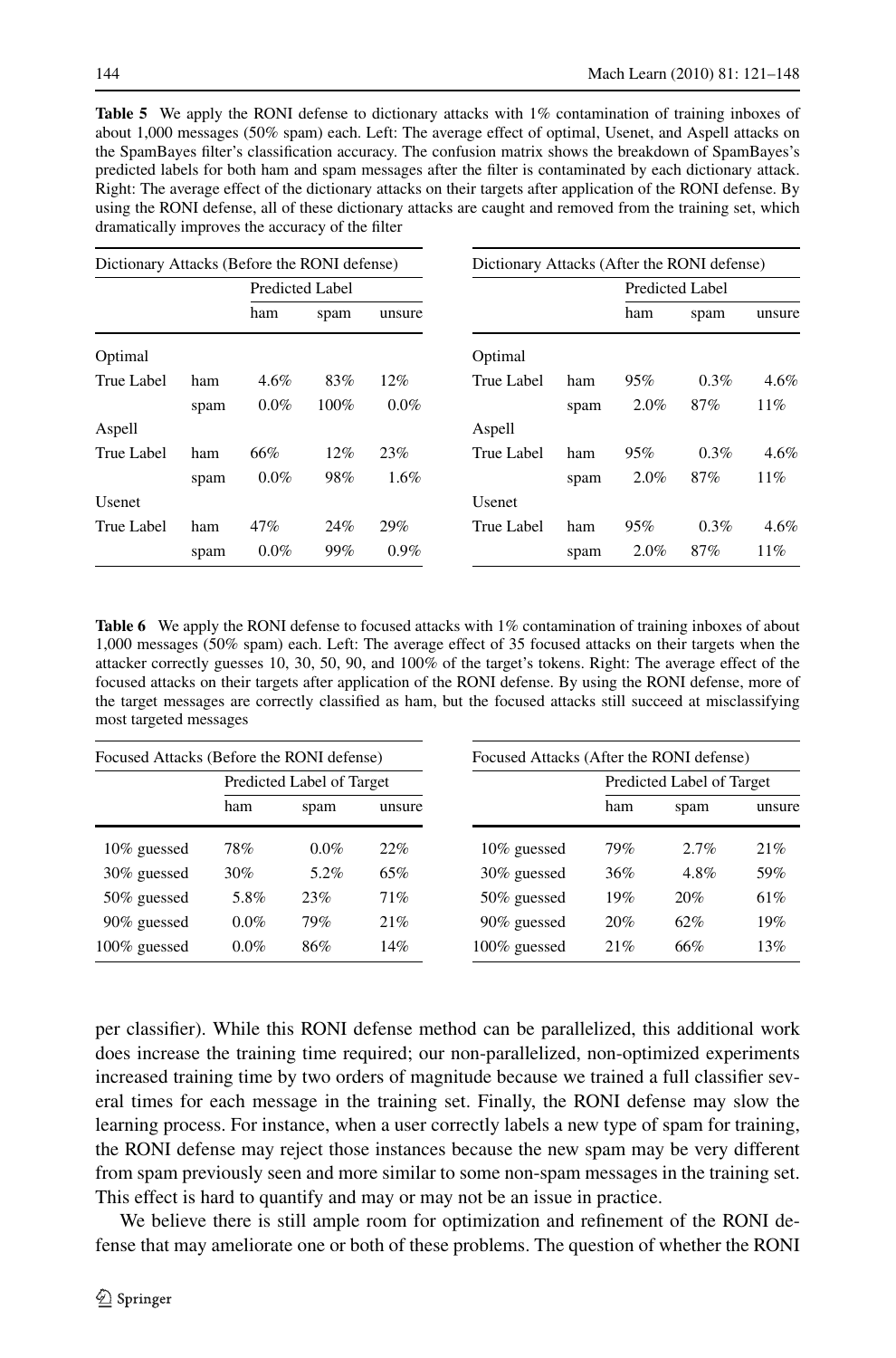defense is cost effective in practice is an open one, depending in part on the resource limitations and attack risks of any particular environment.

#### **6 Discussion**

Our framework opens a number of new research directions. One of the most promising research directions is measuring the amount of information leaked from a learning system to an attacker. An adversary may try to gain information about the internal state of a machine learning system to: (a) extract personal information encoded in the internal state (for example, in a machine learning anti-spam system, knowledge about how certain keywords are handled may leak information about the contents or senders of typical email messages handled by that system); or (b) derive information that will allow the adversary to more effectively attack the system in the future.

We can measure the amount of information leaked in terms of the number of bits of the information, but note that different pieces of information may be more or less relevant to the security of a system than others. For example, exposing a person's 9-digit social security number can be very damaging, but exposing that person's 9-digit postal code is much more benign. This suggests an open problem: is it possible to develop a "theory of information for security" that can measure the value of leaked information? An answer to this question is likely to build on Shannon's classical theory of information (Shannon [1948](#page-26-28)) as well as computationally-based variants of it due to Kolmogorov [\(1993](#page-26-29)) and Yao [\(1988](#page-27-3)). A "theory of information for security" could have wide applicability, not only in the context of understanding adversarial attacks on machine learning system, but also in quantifying the risk associated with various *side channel attacks* that exploit leaked information.

We also open new directions for evaluating defenses. In Sect. [4](#page-12-0), we introduce several promising ideas for defenses against learning attacks. The next step is to explore general defenses against larger classes of attack.

Developing a general framework for constructing and evaluating defenses would be a valuable contribution. Measuring the adversarial effort required to perform an attack as well as the effectiveness of the defense could help design secure learning systems. The ACRElearning framework of Lowd and Meek [\(2005a](#page-26-8)) provides a computational analysis of the complexity of reverse engineering a hypothesis using queries in an *Exploratory* attack. The problem of *Causative* attacks may be more difficult; here the fields of robust statistics and online prediction games provide a foundation on which to build new defenses.

An interesting aspect of attacks on machine learning is the link between complexity and attacks. In some cases, greater model complexity seems to confer advantage: text generated by a bigram model cannot be distinguished from its source material by a unigram model, but a trigram model can differentiate them. Wang et al. ([2006\)](#page-27-2) demonstrate that an increase in model complexity can defend against some attacks. Similarly, Tan and Maxion ([2002](#page-26-30)) have shown that a sequence-based IDS must use a sequence length at least as large as the *minimal foreign subsequence* of an attack, or smallest necessary subsequence of events in the attack, for the detector to be successful (see also earlier work on mimicry attacks in Sect. [3.3\)](#page-11-0). Does this indicate a general trend? Can the advantages gained from a more complex model offset the chance of overfitting, the need for more training data, and other downsides of model complexity?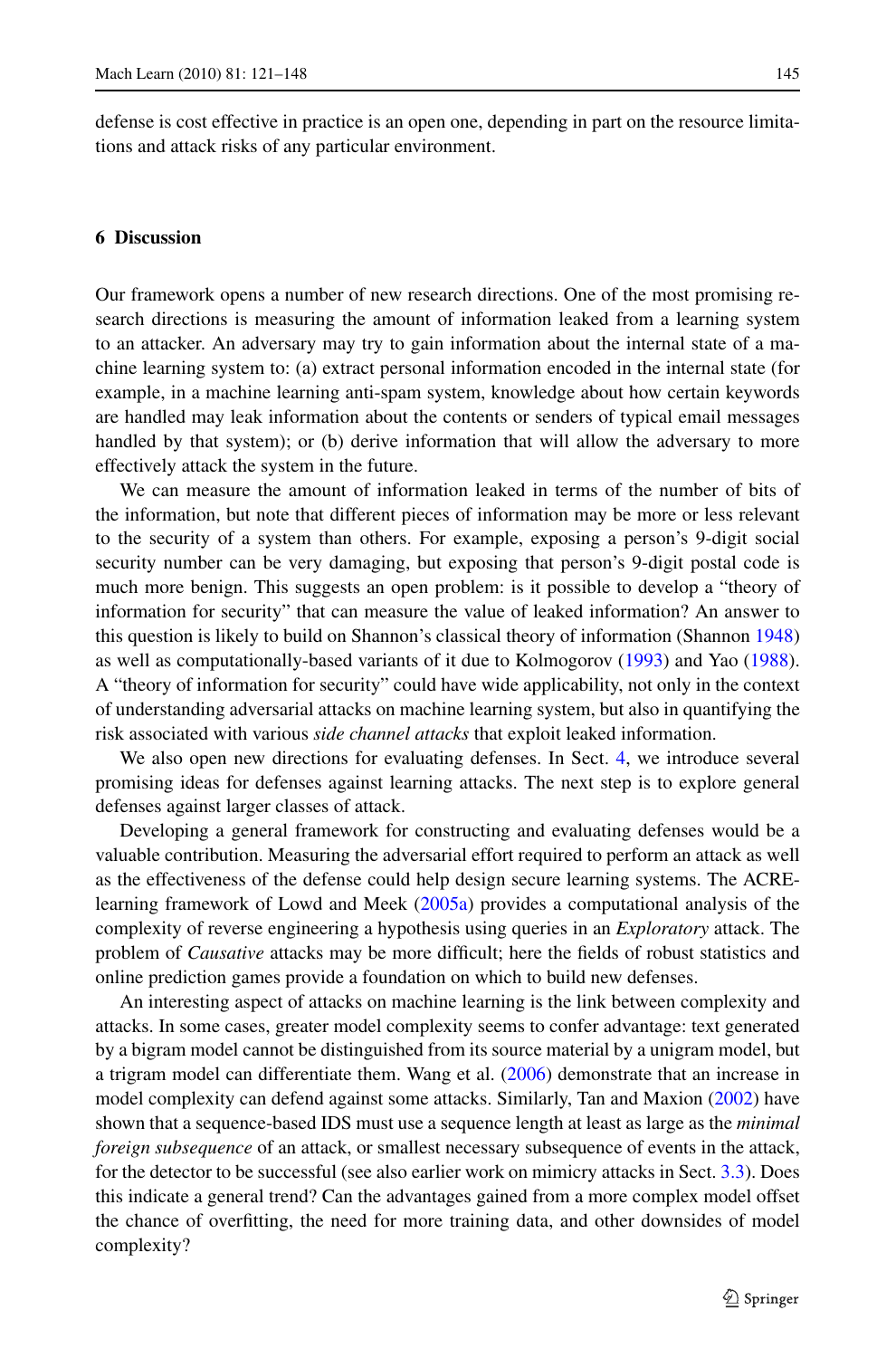#### **7 Conclusion**

We have presented a framework for articulating a comprehensive view of different classes of attacks on machine learning systems in terms of three independent dimensions and an adversarial learning game. Guided by our framework, we survey relevant prior research and explore the effects of different types of learning attacks on systems and their defenses against these attacks. We provide a concrete extended example by applying our framework to a machine learning-based application, the SpamBayes spam detection system, and show how the attacks motivated by our framework can successfully cause SpamBayes to fail. We also develop and demonstrate a concrete defense that succeeds against *Indiscriminate Causative Availability* attacks on SpamBayes and has potential for wider applicability. Our framework provides a solid foundation for analyzing attacks on machine learning systems and developing defenses against them, taking a significant step towards the goal of secure learning.

**Acknowledgements** We would like to thank Russell Sears, Benjamin Rubinstein, David Molnar, Peter Bartlett, Michael Jordan, Satish Rao, Carla Brodley, and our anonymous reviewers for their insightful discussions, comments and suggestions regarding this research.

We gratefully acknowledge the support of our sponsors. This work was supported in part by TRUST (Team for Research in Ubiquitous Secure Technology), which receives support from the National Science Foundation (NSF award number CCF-0424422) and the following organizations: AFOSR (#FA9550-06-1- 0244), BT, Cisco, DoCoMo USA Labs, EADS, ESCHER, HP,IBM, iCAST, Intel, Microsoft, ORNL, Pirelli, Qualcomm, Sun, Symantec,TCS, Telecom Italia, and United Technologies; in part by RAD Lab (Reliable Adaptive Distributed Systems Laboratory), which receives support from California state Microelectronics Innovation and Computer Research Opportunities grants (MICRO ID#06-148 and #07-012) and the following organizations: Amazon Web Services, CISCO, Cloudera, eBay, Facebook, Fujitsu Labs of America, Google, Hewlett Packard, Intel, Microsoft, NetApp, SAP, Sun, VMWare, and Yahoo!; and in part by the cyber-DEfense Technology Experimental Research laboratory (DETERlab), which receives support from the Department of Homeland Security Homeland Security Advanced Research Projects Agency (HSARPA award #022412) and AFOSR (#FA9550-07-1-0501). The opinions expressed here are solely those of the authors and do not necessarily reflect the opinions of any funding agency, the State of California, or the US government.

<span id="page-25-4"></span><span id="page-25-0"></span>**Open Access** This article is distributed under the terms of the Creative Commons Attribution Noncommercial License which permits any noncommercial use, distribution, and reproduction in any medium, provided the original author(s) and source are credited.

#### <span id="page-25-3"></span><span id="page-25-2"></span>**References**

- <span id="page-25-1"></span>Barreno, M., Nelson, B., Sears, R., Joseph, A. D., & Tygar, J. D. (2006). Can machine learning be secure? In *Proceedings of the ACM symposium on InformAtion, computer, and communications security (ASIACCS)*.
- <span id="page-25-5"></span>Cesa-Bianchi, N., & Lugosi, G. (2006). *Prediction, learning, and games*. Cambridge: Cambridge University Press.
- Christmann, A., & Steinwart, I. (2004). On robustness properties of convex risk minimization methods for pattern recognition. *Journal of Machine Learning Research (JMLR)*, *5*, 1007–1034.
- Chung, S. P., & Mok, A. K. (2006). Allergy attack against automatic signature generation. In *Recent advances in intrusion detection (RAID)* (pp. 61–80).
- Chung, S. P., & Mok, A. K. (2007). Advanced allergy attacks: Does a corpus really help? In *Recent advances in intrusion detection (RAID)* (pp. 236–255).
- Cormack, G., & Lynam, T. (2005). Spam corpus creation for TREC. In *Proceedings of the conference on email and anti-spam (CEAS)*.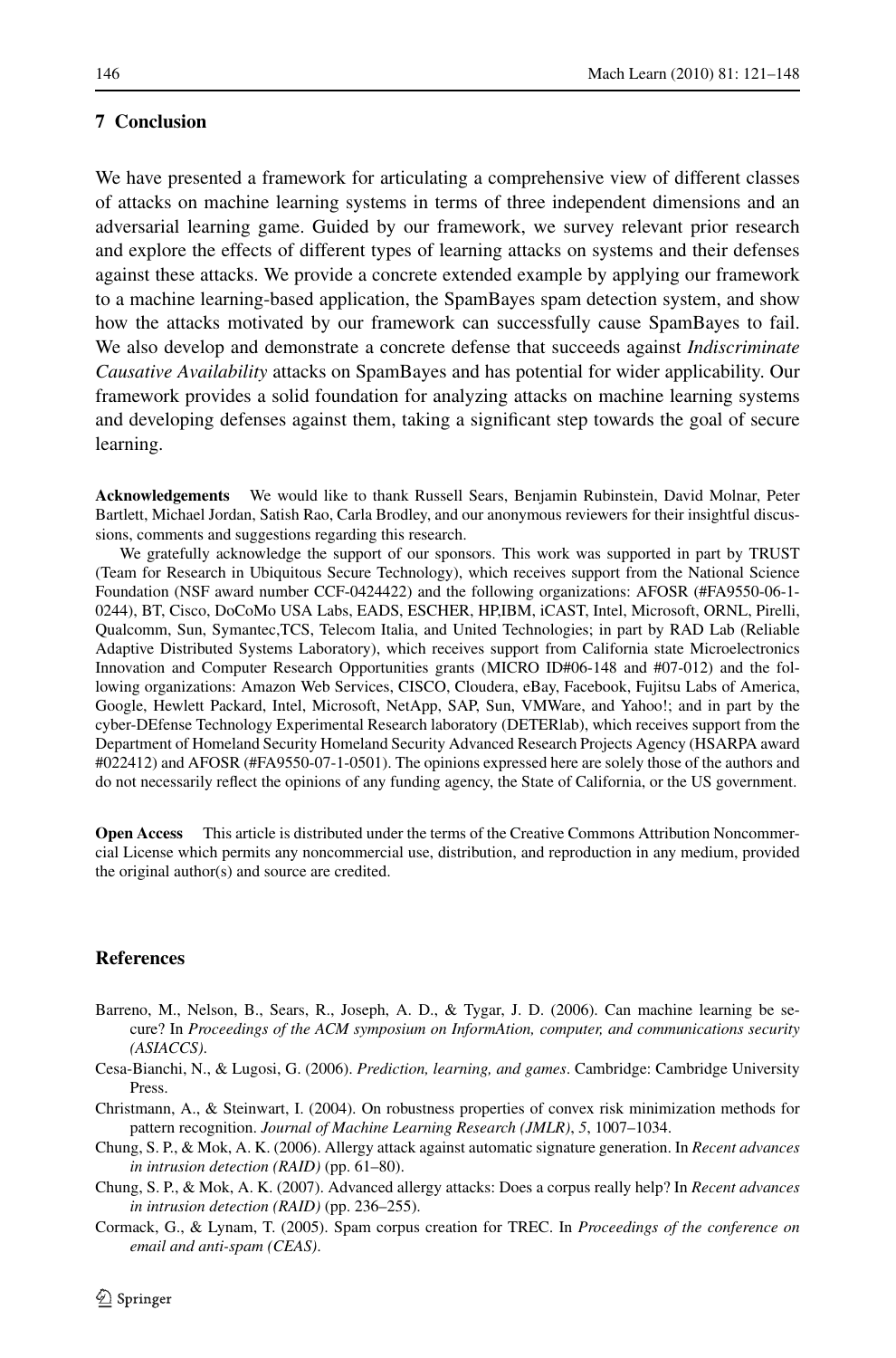- <span id="page-26-26"></span><span id="page-26-24"></span><span id="page-26-18"></span><span id="page-26-17"></span><span id="page-26-14"></span><span id="page-26-9"></span>Dalvi, N., Domingos, P., Mausam, Sanghai, S., & Verma, D. (2004). Adversarial classification. In *Proceedings of the ACM SIGKDD international conference on knowledge discovery and data mining* (pp. 99–108).
- <span id="page-26-20"></span>Dredze, M., Gevaryahu, R., & Elias-Bachrach, A. (2007). Learning fast classifiers for image spam. In *Proceedings of the conference on email and anti-spam (CEAS)*.
- <span id="page-26-19"></span><span id="page-26-0"></span>Fisher, R. A. (1948). Question 14: Combining independent tests of significance. *American Statistician*, *2*(5), 30–31.
- <span id="page-26-11"></span>Fogla, P., & Lee, W. (2006). Evading network anomaly detection systems: Formal reasoning and practical techniques. In *Proceedings of the ACM conference on computer and communications security (CCS)* (pp. 59–68).
- <span id="page-26-27"></span>Globerson, A., & Roweis, S. (2006). Nightmare at test time: Robust learning by feature deletion. In *Proceedings of the international conference on machine learning (ICML)* (pp. 353–360).
- <span id="page-26-29"></span>Graham, P. (2002). A plan for spam. [http://www.paulgraham.com/spam.html.](http://www.paulgraham.com/spam.html)
- <span id="page-26-8"></span>Hampel, F. R., Ronchetti, E. M., Rousseeuw, P. J., & Stahel, W. A. (1986). *Robust statistics: the approach based on influence functions. Probability and mathematical statistics*. New York: Wiley.
- Huber, P. J. (1981). *Robust statistics. Probability and mathematical statistics*. New York: Wiley.
- <span id="page-26-7"></span>Kearns, M., & Li, M. (1993). Learning in the presence of malicious errors. *SIAM Journal on Computing*, *22*, 807–837.
- <span id="page-26-15"></span>Kim, H. A., & Karp, B. (2004). Autograph: Toward automated, distributed worm signature detection. In *USENIX security symposium*.
- <span id="page-26-21"></span>Klimt, B., & Yang, Y. (2004). Introducing the Enron corpus. In *Proceedings of the conference on email and anti-spam (CEAS)*.
- <span id="page-26-25"></span>Kolmogorov, A. N. (1993). *Information theory and the theory of algorithms, selected works of A.N. Kolmogorov, Vol. III*. Dordrecht: Kluwer.
- <span id="page-26-6"></span>Lowd, D., & Meek, C. (2005a). Adversarial learning. In *Proceedings of the ACM SIGKDD international conference on knowledge discovery and data mining* (pp. 641–647).
- <span id="page-26-4"></span>Lowd, D., & Meek, C. (2005b). Good word attacks on statistical spam filters. In *Proceedings of the conference on email and anti-spam (CEAS)*.
- <span id="page-26-10"></span>Mahoney, M., & Chan, P. (2003). *An analysis of the 1999 DARPA/Lincoln Laboratory evaluation data for network anomaly detection. Lecture notes in computer science* (pp. 220–238).
- Maronna, R. A., Martin, D. R., & Yohai, V. J. (2006). *Robust statistics: theory and methods*. New York: Wiley.
- <span id="page-26-23"></span><span id="page-26-3"></span>Meyer, T. A., & Whateley, B. (2004). SpamBayes: Effective open-source, Bayesian based, email classification system. In *Proceedings of the conference on email and anti-spam (CEAS)*.
- <span id="page-26-16"></span>Moore, D., Shannon, C., Brown, D. J., Voelker, G. M., & Savage, S. (2006). Inferring internet denial-ofservice activity. *ACM Transactions on Computer Systems*, *24*(2), 115–139.
- <span id="page-26-28"></span>Nelson, B., Barreno, M., Chi, F. J., Joseph, A. D., Rubinstein, B. I. P., Saini, U., Sutton, C., Tygar, J. D., & Xia, K. (2008). Exploiting machine learning to subvert your spam filter. In *Proceedings of the workshop on large-scale exploits and emerging threats (LEET)*.
- <span id="page-26-30"></span>Newsome, J., Karp, B., & Song, D. (2005). Polygraph: Automatically generating signatures for polymorphic worms. In *Proceedings of the IEEE symposium on security and privacy* (pp. 226–241).
- <span id="page-26-5"></span>Newsome, J., Karp, B., & Song, D. (2006). Paragraph: Thwarting signature learning by training maliciously. In *Recent advances in intrusion detection (RAID)*.
- <span id="page-26-12"></span>Robinson, G. (2003). A statistical approach to the spam problem. *Linux Journal*.
- <span id="page-26-1"></span>Sculley, D., Wachman, G. M., & Brodley, C. E. (2006). Spam filtering using inexact string matching in explicit feature space with on-line linear classifiers. In *Proceedings of the text retrieval conference (TREC)*.
- <span id="page-26-22"></span><span id="page-26-2"></span>Shannon, C. E. (1948). A mathematical theory of communication. *Bell System Technical Journal*, *27*, 379– 423 and 623–656.
- Tan, K. M. C., & Maxion, R. A. (2002). "Why 6?" Defining the operational limits of stide, an anomalybased intrusion detector. In *Proceedings of the IEEE symposium on security and privacy* (pp. 188–201).
- <span id="page-26-13"></span>Tan, K. M. C., Killourhy, K. S., & Maxion, R. A. (2002). Undermining an anomaly-based intrusion detection system using common exploits. In *Recent advances in intrusion detection (RAID)* (pp. 54–73).
- Tan, K. M. C., McHugh, J., & Killourhy, K. S. (2003). Hiding intrusions: From the abnormal to the normal and beyond. In *Revised papers from the international workshop on information hiding (IH)* (pp. 1–17).
- Valiant, L. G. (1984). A theory of the learnable. *Communications of the ACM*, *27*(11), 1134–1142.
- Valiant, L. G. (1985). Learning disjunctions of conjunctions. In *Proceedings of the international joint conference on artificial intelligence (IJCAI)* (pp. 560–566).
- Wagner, D. (2004). Resilient aggregation in sensor networks. In *Proceedings of the ACM workshop on security of Ad Hoc and sensor networks (SASN)* (pp. 78–87).
- Wagner, D., & Soto, P. (2002). Mimicry attacks on host-based intrusion detection systems. In *Proceedings of the ACM conference on computer and communications security (CCS)* (pp. 255–264).